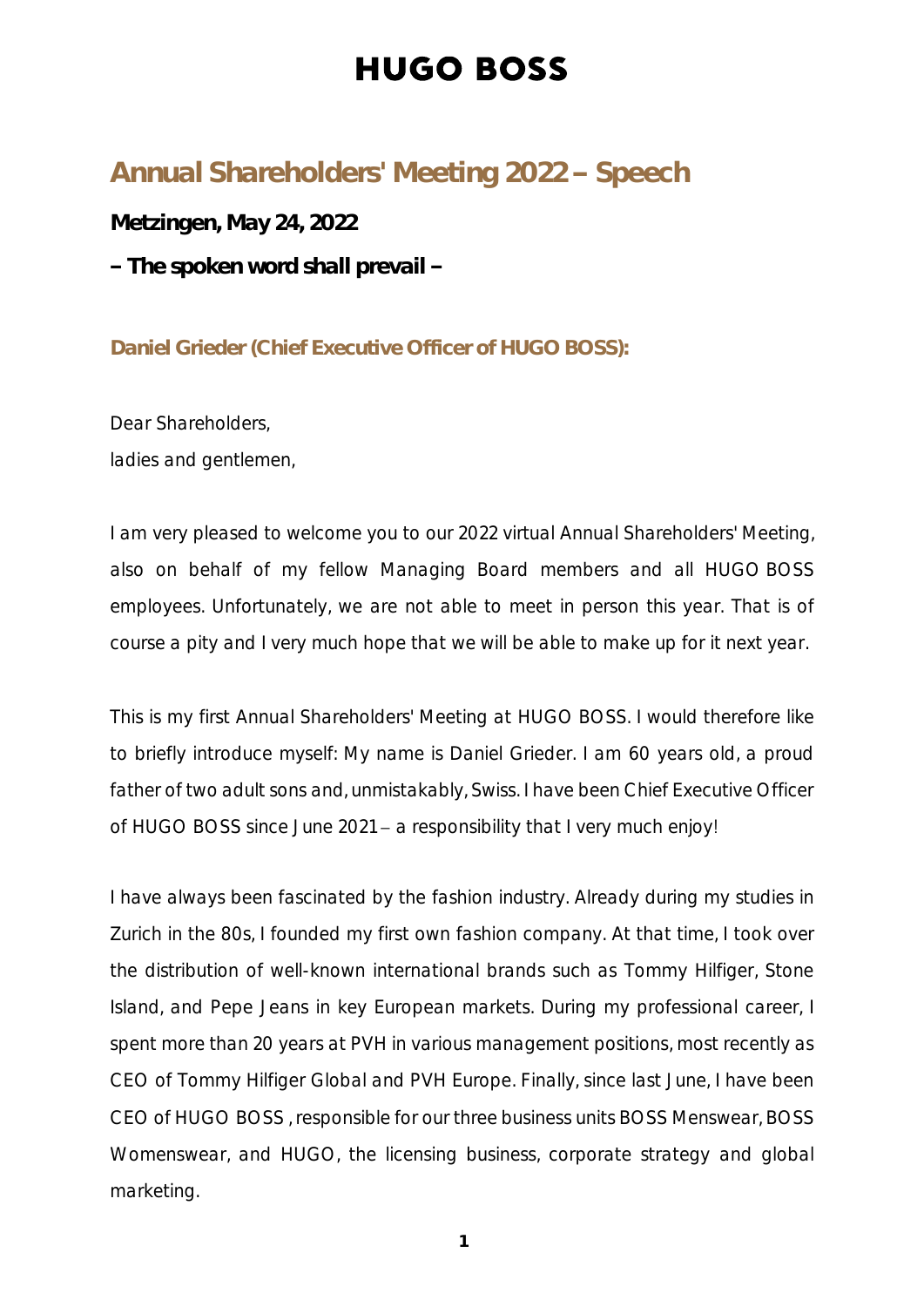Why HUGO BOSS? The answer is quite clear to me: I have always perceived HUGO BOSS as a strong fashion brand. A brand that has accompanied me closely throughout my career, albeit from a different perspective. Both BOSS and HUGO have enormous potential and offer great opportunities to grow significantly in the future. I am therefore looking forward to leveraging this potential together with my fellow Managing Board members and our employees in the coming years.

From the first moment I joined HUGO BOSS in June 2021, I was impressed by the great campus in Metzingen, but above all by the extremely competent employees. They are our greatest asset. Thanks to their passion and our team spirit, I am firmly convinced that together we will successfully lead HUGO BOSS into the future.

With this in mind, I would like to take this opportunity to thank our more than 14,000 employees for their tireless efforts and the extraordinary commitment with which they work every day to ensure the success of our company. I would also like to expressly thank my fellow Managing Board members. They have guided our company safely through the difficult times of the pandemic and laid an important foundation for the future success of HUGO BOSS.

Ladies and gentlemen, what can you expect during my presentation? I will present to you my vision of HUGO BOSS and our growth strategy "CLAIM 5". I will show you what we have already achieved and talk about what still lies ahead.

Yves Müller will then explain our operational and financial performance in fiscal year 2021. He will also discuss our expectations for the current financial year, which is already focused on the implementation of our strategy.

At HUGO BOSS, we  $-$  like the rest of the world  $-$  are deeply concerned about the terrible war in Ukraine. We are all shocked by the terrible happenings in our European neighborhood. Our deepest empathy and thoughts are with all those affected. At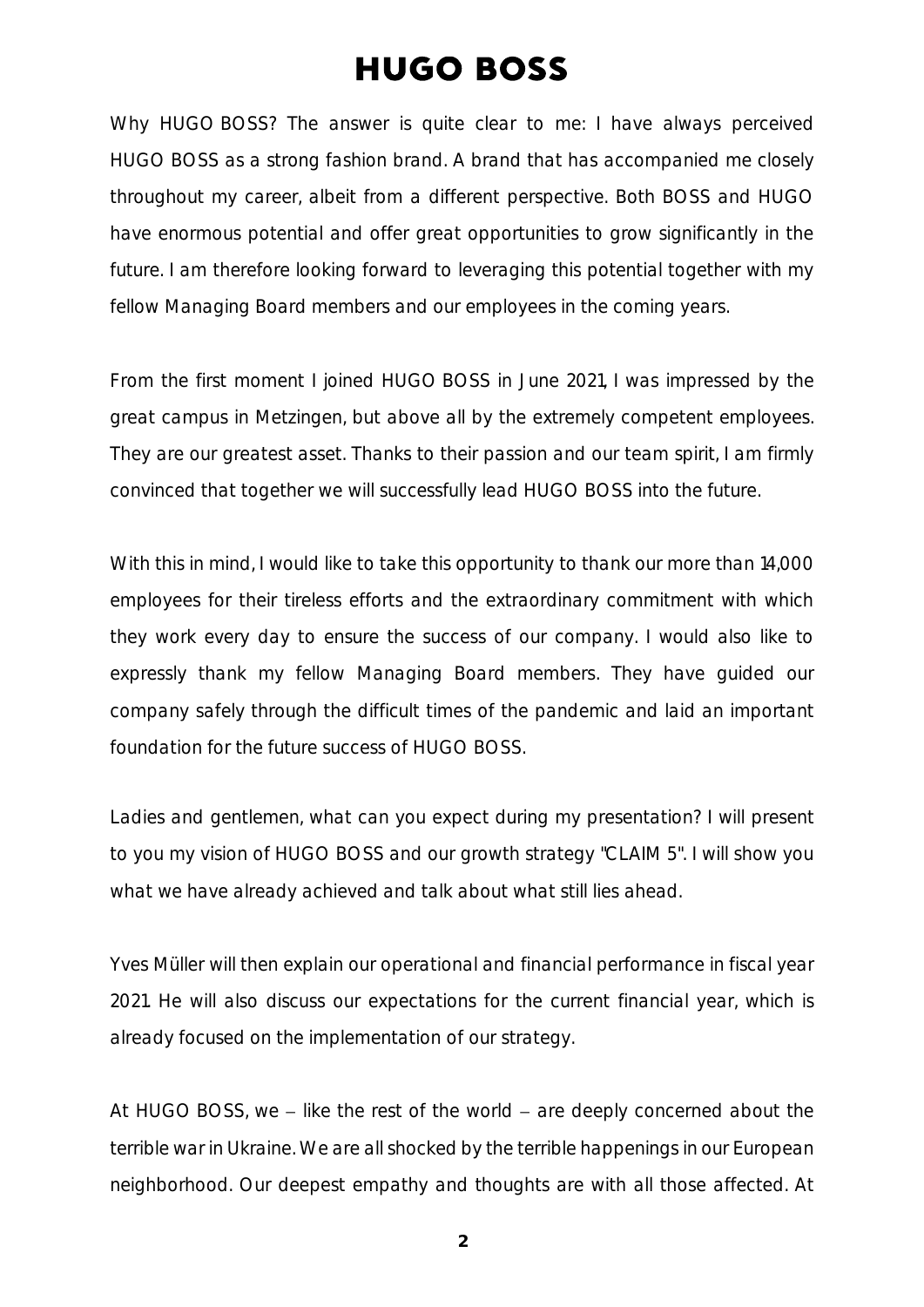HUGO BOSS, we provided financial aid at an early stage and supported organizations such as the German Red Cross. Due to the ongoing conflict, we also decided to suspend our business in Russia at the beginning of March. Yves Müller will provide you with more details in the course of his presentation.

Let us now turn to the company. As a true pioneer in the fashion industry, HUGO BOSS has been setting the tone worldwide for decades. HUGO BOSS has played a key role in shaping the suit as it is known around the world today. Thanks above all to its convincing quality, our company has written an impressive global success story. At the same time, our brands have continuously reinvented themselves over the years and ensured that they have always had their finger on the pulse. An important part of our company's DNA of success has also always been exciting collaborations – whether in motorsport, boxing, or soccer.

Our company therefore stands on an extremely solid foundation: With our strong brands, BOSS and HUGO, we enjoy high recognition worldwide and have a unique positioning in the premium/lifestyle segment. We have a diversified business model and a strong global distribution network. Over 14,000 highly motivated employees work every day to ensure the success of our company, which today  $-$  despite the pandemic – is in an exceedingly solid economic situation. We produce many of our products ourselves and are very sustainable in everything we do.

But the question still arises: Does HUGO BOSS already unlock its full potential?

In order to remain successful in the future, we need to become even more relevant, especially among the all-important younger customer groups. These include, above all, the millennials, i.e. those aged 25 to 40, as well as Generation Z, i.e. those under 25. In order to meet the high demands of these customers, we need to significantly increase the relevance of our brands in the coming years. We want to convince with best-in-class products and create a seamless brand experience across all consumer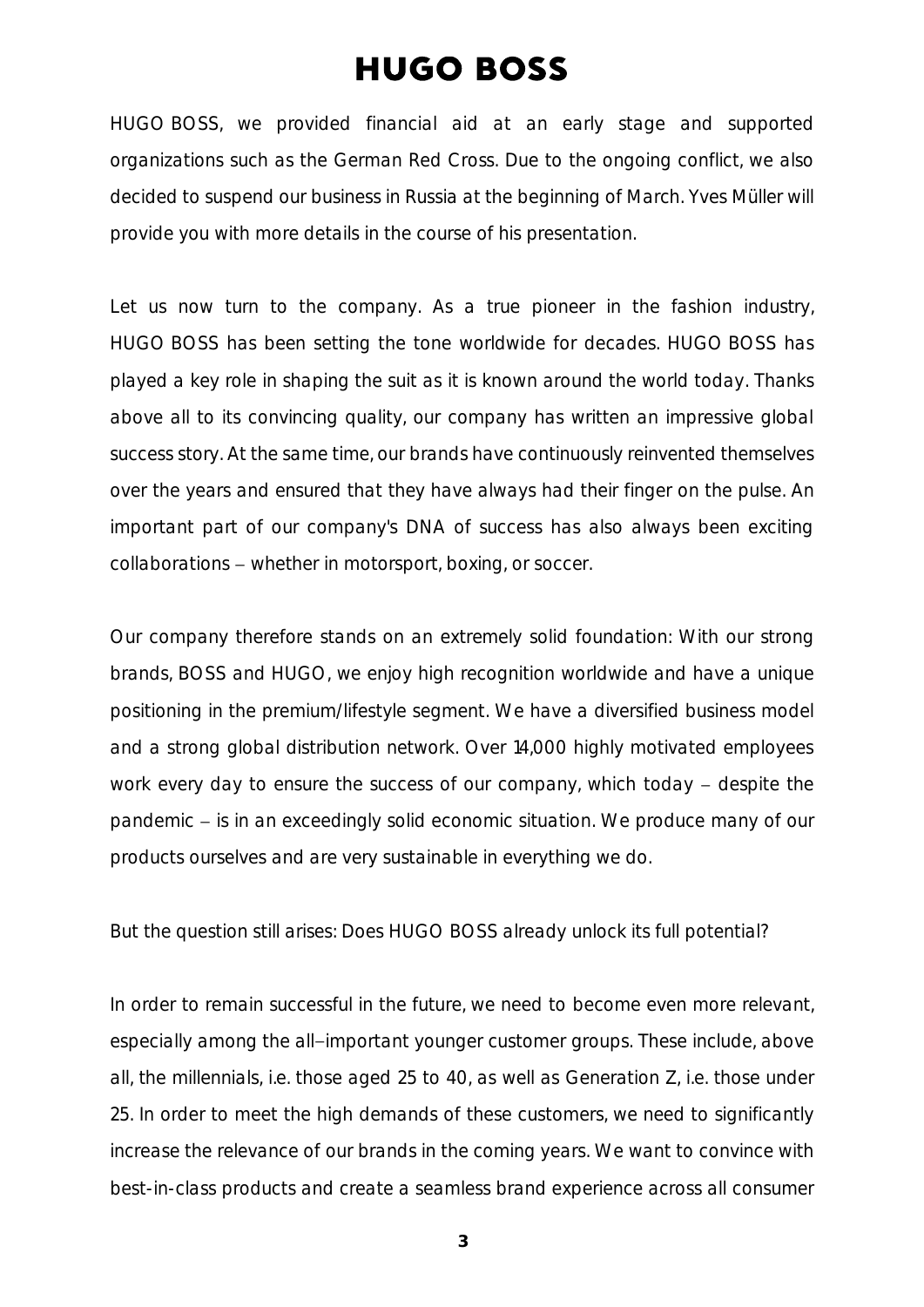touchpoints. We have set ourselves the goals of fully exploiting the great potential of digitalization and making our value chain even more flexible. And, of course, we will continue to act in a consistently sustainable manner.

Ladies and gentlemen, our vision is to become the leading premium tech-driven fashion platform worldwide. We will significantly change the way we interact with customers – true to our new, strong motto "We Love Fashion, We Change Fashion"!

Our goal is clear: We want to become one of the top 100 global brands again  $-$  an ambitious yet realistic target. In order to lead HUGO BOSS back to the top, we want to increase our sales to EUR 4 billion by 2025 and our EBIT margin to a strong level of around 12%.

We want to fully exploit the great potential of HUGO BOSS across all brands, regions, and distribution channels.

Thus, we intend to grow significantly not only with BOSS Menswear, our core business, but also with BOSS Womenswear, with HUGO, and in the licensing business. We will lead our brands in Europe to new strength and, at the same time, significantly increase our market shares in the Americas and in Asia/Pacific. In doing so, we will closely integrate all distribution channels: We see significant growth potential both in physical, but especially in the important digital business.

In 2025, this will make us not only a much bigger company, but also a stronger and more resilient one, with an even better balance between regions and between channels.

With our new "CLAIM 5" strategy, we are therefore focusing on broad and balanced growth in order to lead HUGO BOSS to greater relevance and more strength worldwide. This chart summarizes our new strategy at a glance. It shows WHY we do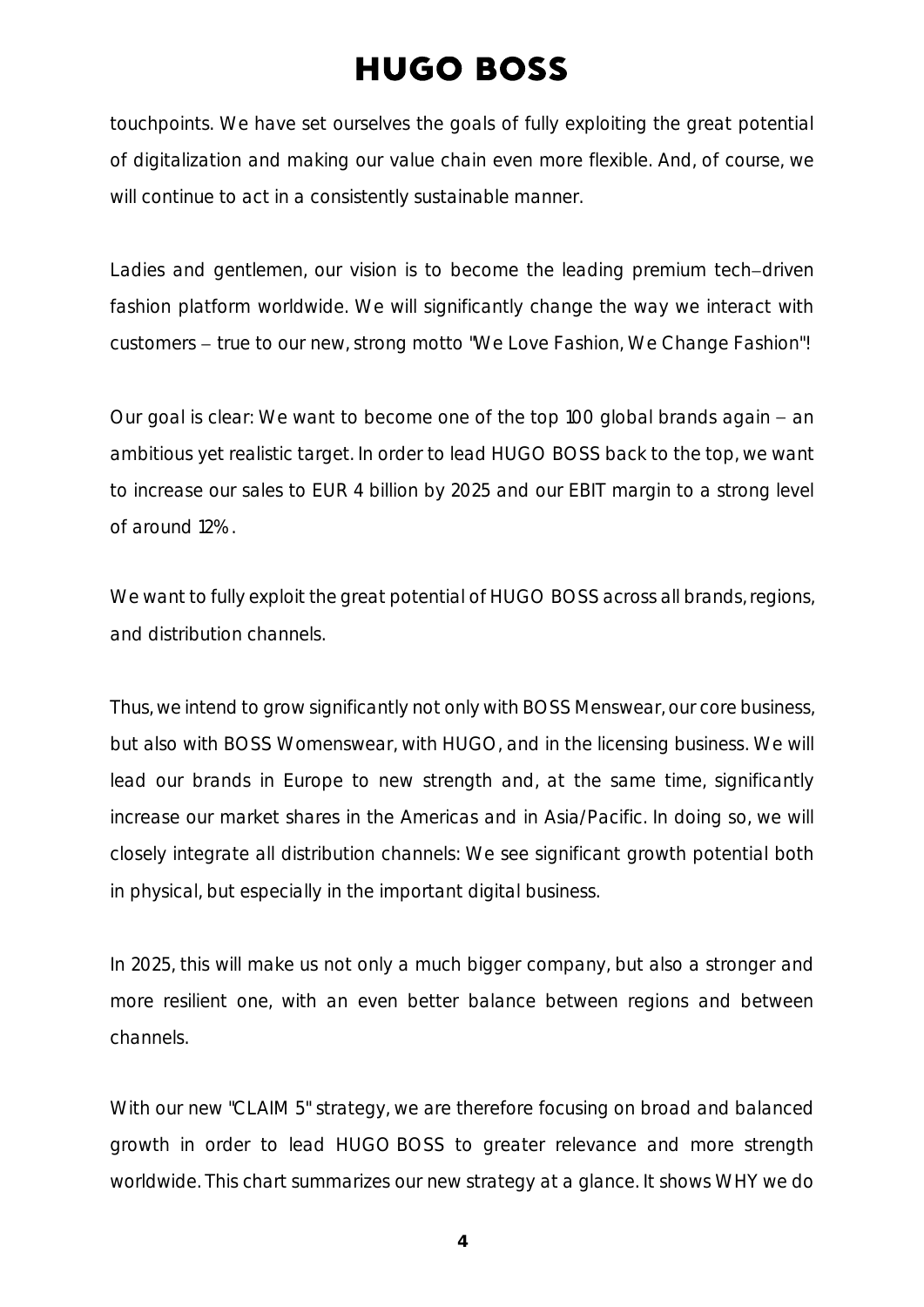something, WHAT we do and HOW we do it. I will now explain the details, starting with the WHY.

Within "CLAIM 5", the consumer always clearly comes first. To drive growth, we will revolutionize the way we interact with our customers. More than ever, we are putting our customers at the heart of everything we do. With our new branding, we want to turn consumers around the world into true fans of our brands. We will increase awareness of our brands, strengthen loyalty, and incentivize interactions, especially on social media.

How will we achieve this? Our first strategic priority, "Boost Brands," aims to sustainably increase the relevance and desirability of our brands. Because only if our brands are regarded as relevant and desirable by younger customers we will grow sustainably and be successful in the long term.

To this end, we are pursuing a clear portfolio strategy: Based on our strong platform HUGO BOSS, we have launched two individual brand strategies for BOSS and HUGO. Both brands undertake a new, modern brand identity focused on a younger and more global demographic. Going forward, this platform will also allow other brands to be connected in the future.

BOSS and HUGO are and will remain at the heart of our company. Thanks to new logos, new products, two highly successful marketing campaigns. and a new design concept for both, brick-and-mortar retail and the digital business, we have already succeeded in significantly increasing the relevance and perception of our brands worldwide. They are literally shining in new splendor!

The definition of a BOSS has changed over the years – from someone who calls the shots to someone who leads a self-determined life. With BOSS, we therefore address customers in the premium segment  $-$  especially Millennials  $-$  who show a clear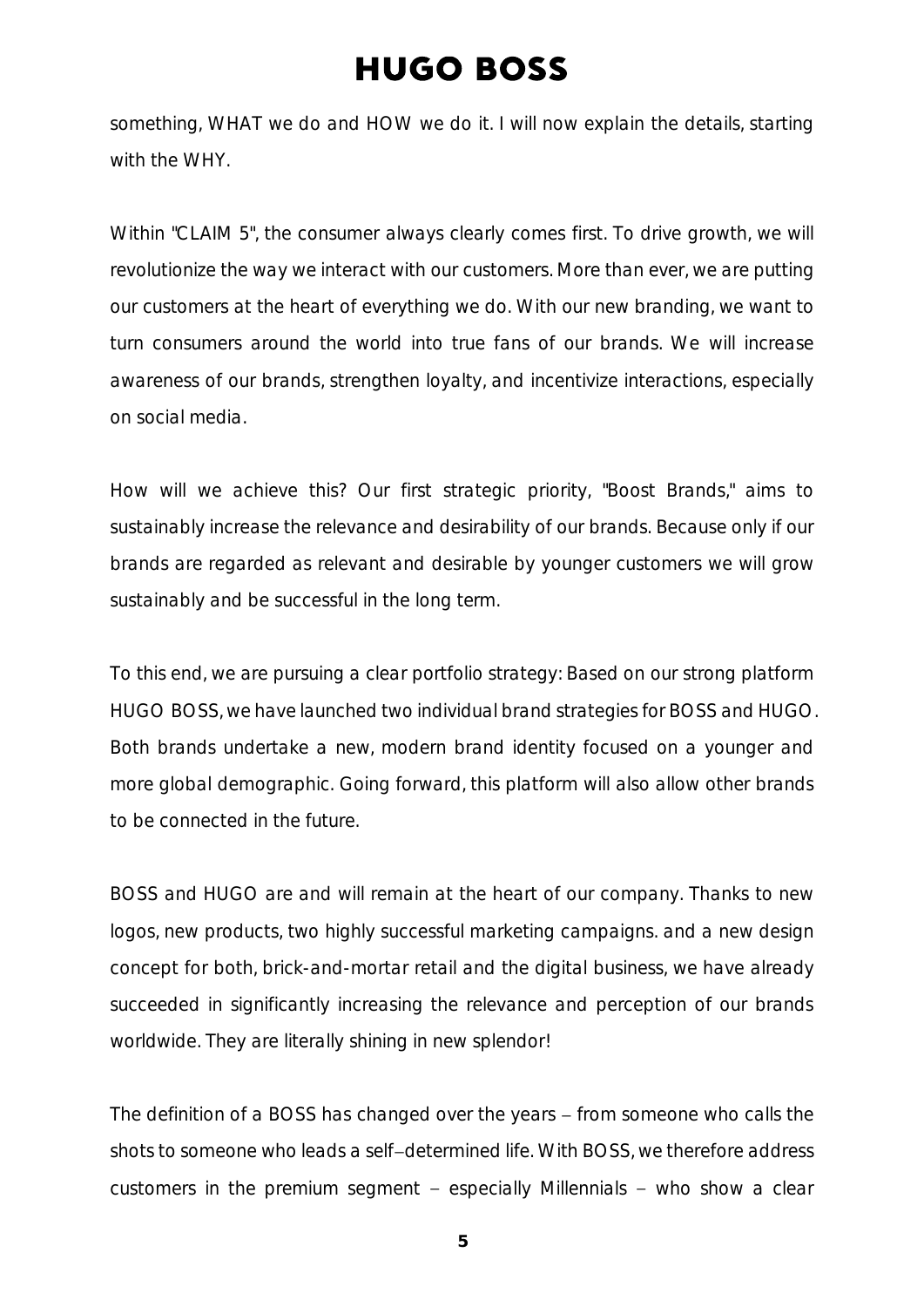attitude, pursue their ambitions with determination and are literally their own BOSS - "Be Your Own BOSS"!

We launched a global campaign under this motto at the beginning of this year. It perfectly reflects the more modern and more confident image of BOSS and attracts new and younger customers worldwide. A true all-star cast with many exciting faces and inspiring personalities perfectly embodies what a BOSS stands for today. But see for yourself with this short video!

As you could see, we have put together a high-profile selection of strong personalities who enjoy a high reputation worldwide. Included are our three new BOSS brand ambassadors: Italian tennis professional Matteo Berrettini, German Olympic talent and aspiring model Alica Schmidt, and Khaby Lame, who is one of the absolute superstars of the younger generation with almost 140 million followers on TikTok.

Although we pursue a clear social-first marketing strategy, we want to increase the visibility and relevance of BOSS at all levels. That's why we've put up large-scale billboards in nearly 40 major cities around the globe, from Shanghai to Milan to Paris noticeably raising awareness of BOSS worldwide.

Now let's move on to HUGO. With HUGO, we address customers who consider their way of dressing as an expression of their individual personality and who see themselves as true trendsetters  $-$  in keeping with the motto "HUGO your own way".

Simultaneously with BOSS, we launched the #HowDoYouHUGO campaign featuring young stars, also clearly targeting social media. It underlines the unconventional and individual HUGO style. But please see for yourself!

At HUGO, we focus on young, rising talents, especially from the areas of music and dance. In this way, we appeal directly to Generation Z, who live life on their own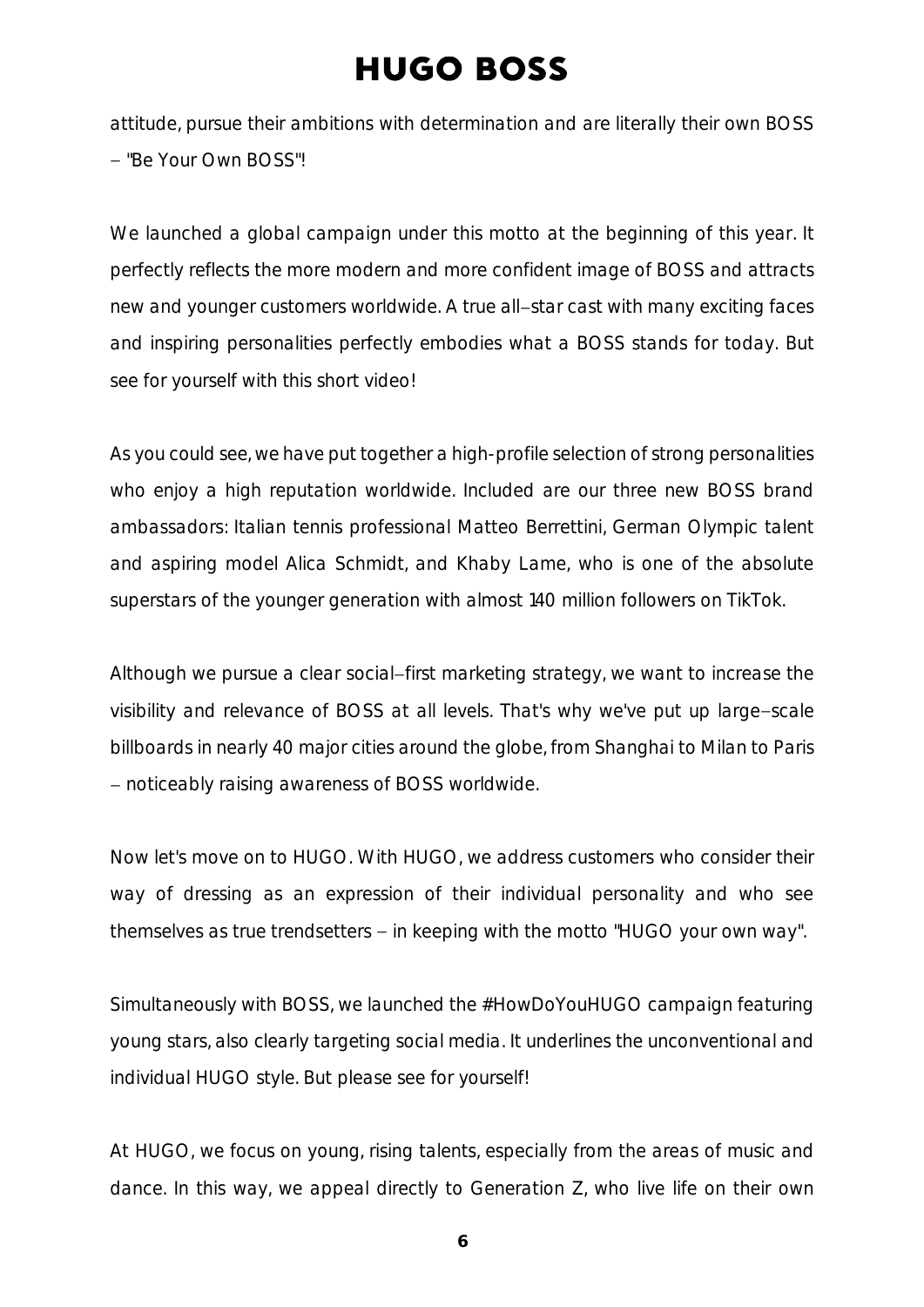terms. The diverse HUGO cast perfectly embodies the young, unconventional HUGO spirit, giving our brand a lot of attention on social media.

The overwhelming response to our social media campaigns is reflected in two KPIs in particular. In just three months, we were able to record 24 billion impressions and almost 1 billion interactions across all channels  $-$  a success that HUGO BOSS has never experienced in this way before! These figures are impressive proof that the new, younger image of our two brands is being very well received.

However, our product is just as important as our two brands. Our second strategic priority is therefore "Product Is King", because only with the best products, we will be successful in the long term and will retain customers.

That's why we will continue to strengthen the premium positioning of BOSS, with a strong focus on quality. We will invest even more into our products, ensuring a first class price-value-proposition and a high level of innovation and sustainability.

We will position BOSS as a true 24/7 lifestyle brand. This means that we will cover all wearing occasions  $-$  from the office and formal occasions to leisure and sport  $-$  also placing a clear focus on casual and comfort. In doing so, we are strengthening BOSS by introducing the BOSS Camel, Black, Orange, and Green lines. With BOSS, our customers are perfectly dressed 24/7!

Of course, also the suit will continue to play an important role in this! The suit business has made us big. Formalwear is and will remain important - but we are reinventing it and interpreting it in a more modern, and more casual way: we are making the suit of the future from innovative, sustainable materials. Stretch elements offer first-class wearing comfort. We also already have crease-resistant suits in our product range, or suits that you can simply put in the washing machine at home. The suit therefore remains an integral part of the HUGO BOSS DNA.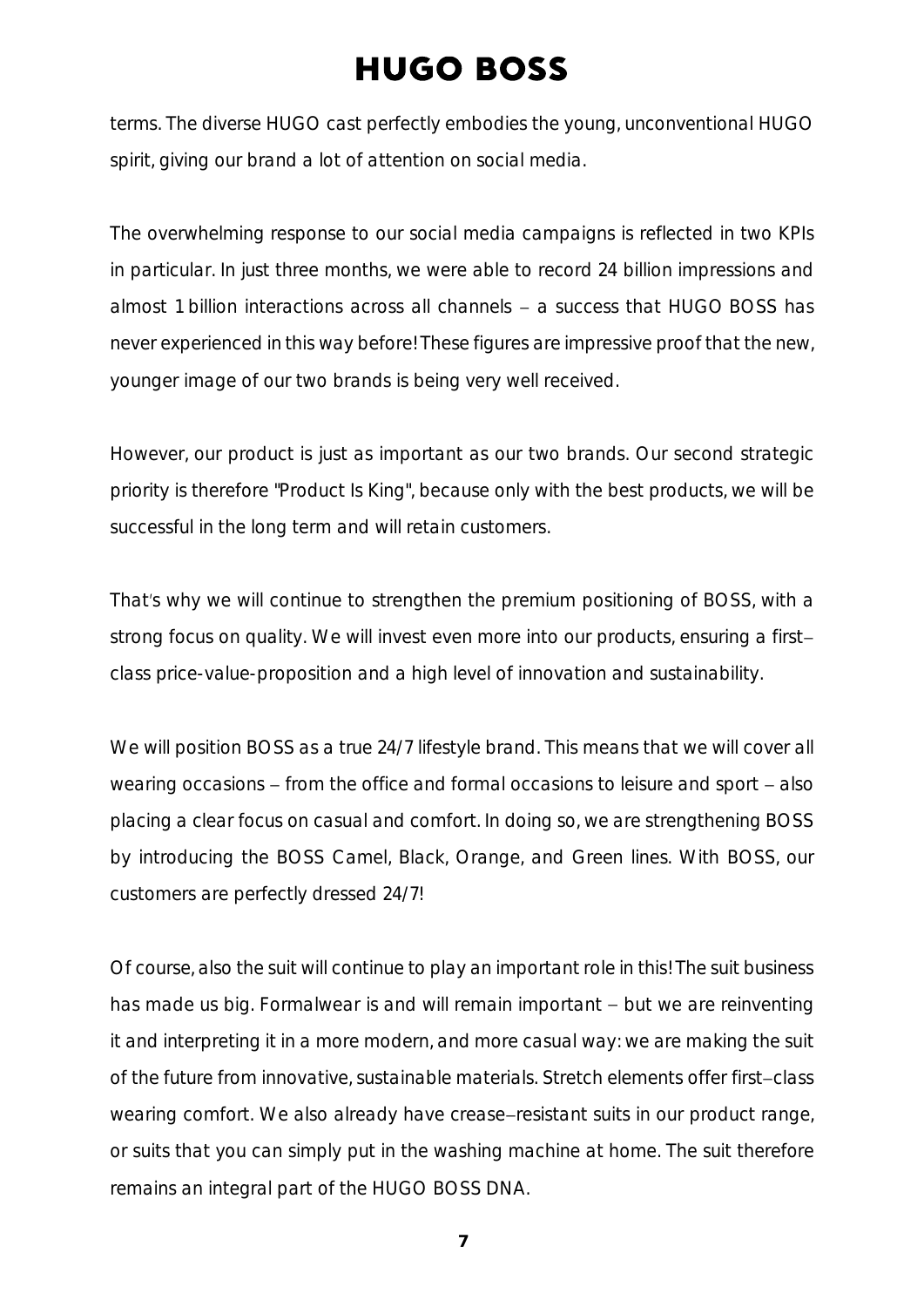With our latest Spring/Summer collection - the first collection to fully embody our strong new branding  $-$  we are already living up to our promise of "Product is King". In addition to a new logo and the introduction of a BOSS monogram, our new BOSS collection makes a true fashion statement, especially with its distinctive color palette.

I am particularly proud of the overwhelmingly positive response this collection has generated among our customers and wholesale partners worldwide. Sell-through rates are significantly higher than those of previous collections, which is also reflected in our recently published first quarter financial results. Yves Müller will go into this in more detail later.

As the first point of contact for younger customers, HUGO is focusing on a broad range of trendy and modern products that reflect the brand's authentic and unconventional style. This means that HUGO will have its finger even closer on the pulse in the future. And a strong focus on relevant product groups – including denim, jersey, and bodywear - ensures a stylish appearance at all times.

As part of the branding refresh, HUGO is also presenting itself in a completely new "look and feel"  $-$  even more contemporary and younger  $-$  with a new logo and a modern color palette including the iconic HUGO red.

HUGO's Spring/Summer collection embodies this to the fullest. Together with our unique campaign, we are reaching new, young customers around the world who are enthusiastic about the brand and are well on their way to becoming true HUGO fans.

This brings me to our third strategic pillar. Digitization plays a key role in the successful implementation of our strategy. Within "CLAIM 5," we are therefore fully committed to the motto "Lead in Digital."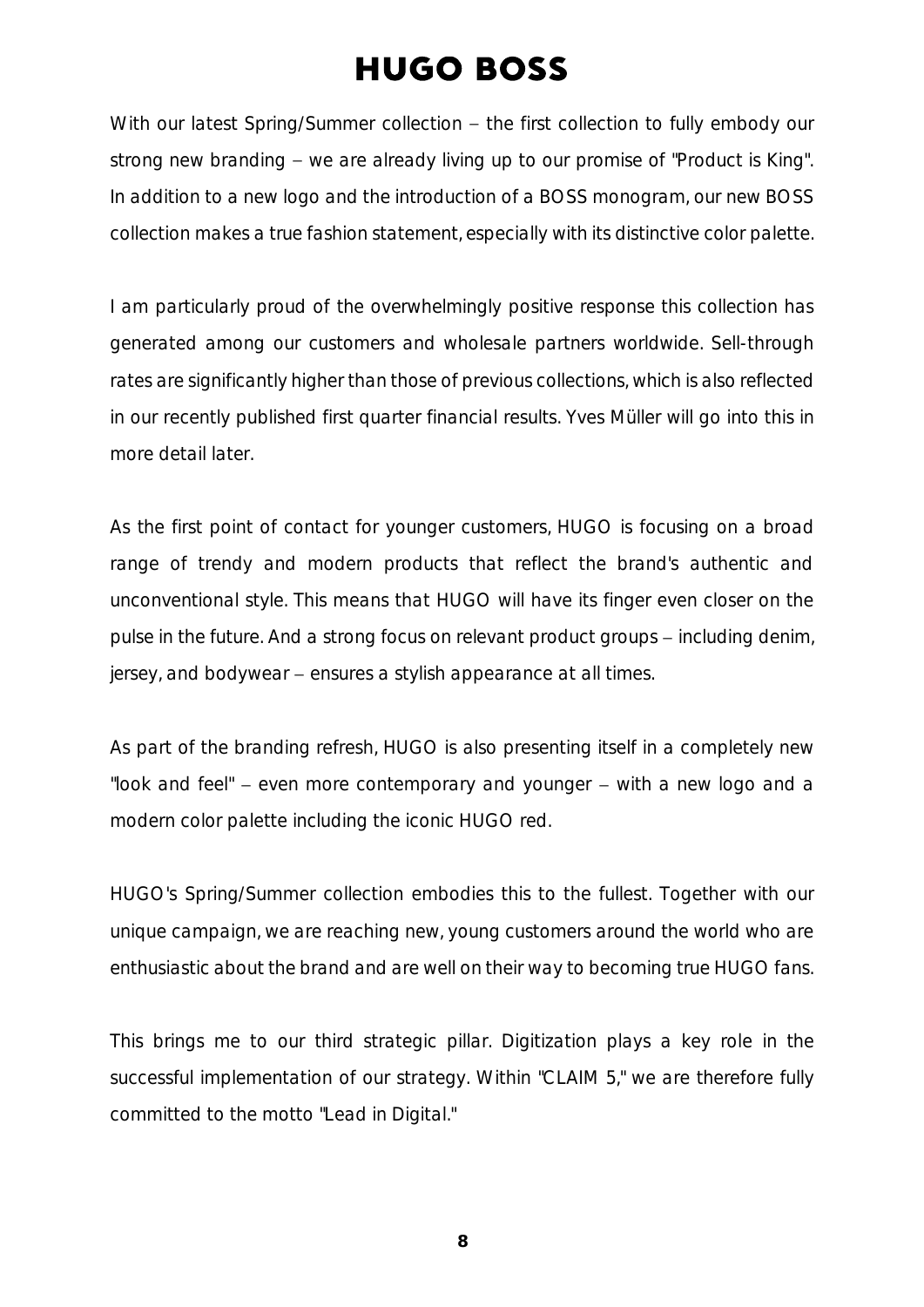We will continue to strongly drive digitization at HUGO BOSS: from trend detection and product development, through production and marketing, to sales  $-$  be it with our new digital showrooms, the strong expansion of our online business, or through intelligent price management in retail.

Our newly established Digital Campus in Metzingen and Porto is at the heart of our digital journey. It will significantly improve the customer experience by gathering extensive data and making it usable for us. It therefore complements the digital expertise already available at HUGO BOSS. We are strengthening our overall tech capabilities, first and foremost our global online business.

One of the first priorities of the Digital Campus was the successful relaunch of our online flagship hugoboss.com at the end of January. Our redesigned online store features various new elements that noticeably improve the customer experience. It also reflects the new brand identity of BOSS and HUGO. With a clear mobile-first approach, we are already offering customers in around 60 countries a leading e-commerce experience. Our online store is therefore also an important cornerstone of our future sales strategy.

Our fourth priority is "Rebalance Omnichannel." This means that we want to leverage our unique distribution network and our great distribution variety to create a seamless brand experience for our customers - no matter where they shop.

Because neither retail, nor wholesale, nor online can write the next growth chapter for HUGO BOSS on its own. Rather, it is about striking the right balance and linking all channels to provide customers with a perfect shopping experience! After all, each of our channels fulfills very specific customer needs. And this is precisely why we need to be omnipresent - both online and offline. That's why we call it "Rebalance Omnichannel."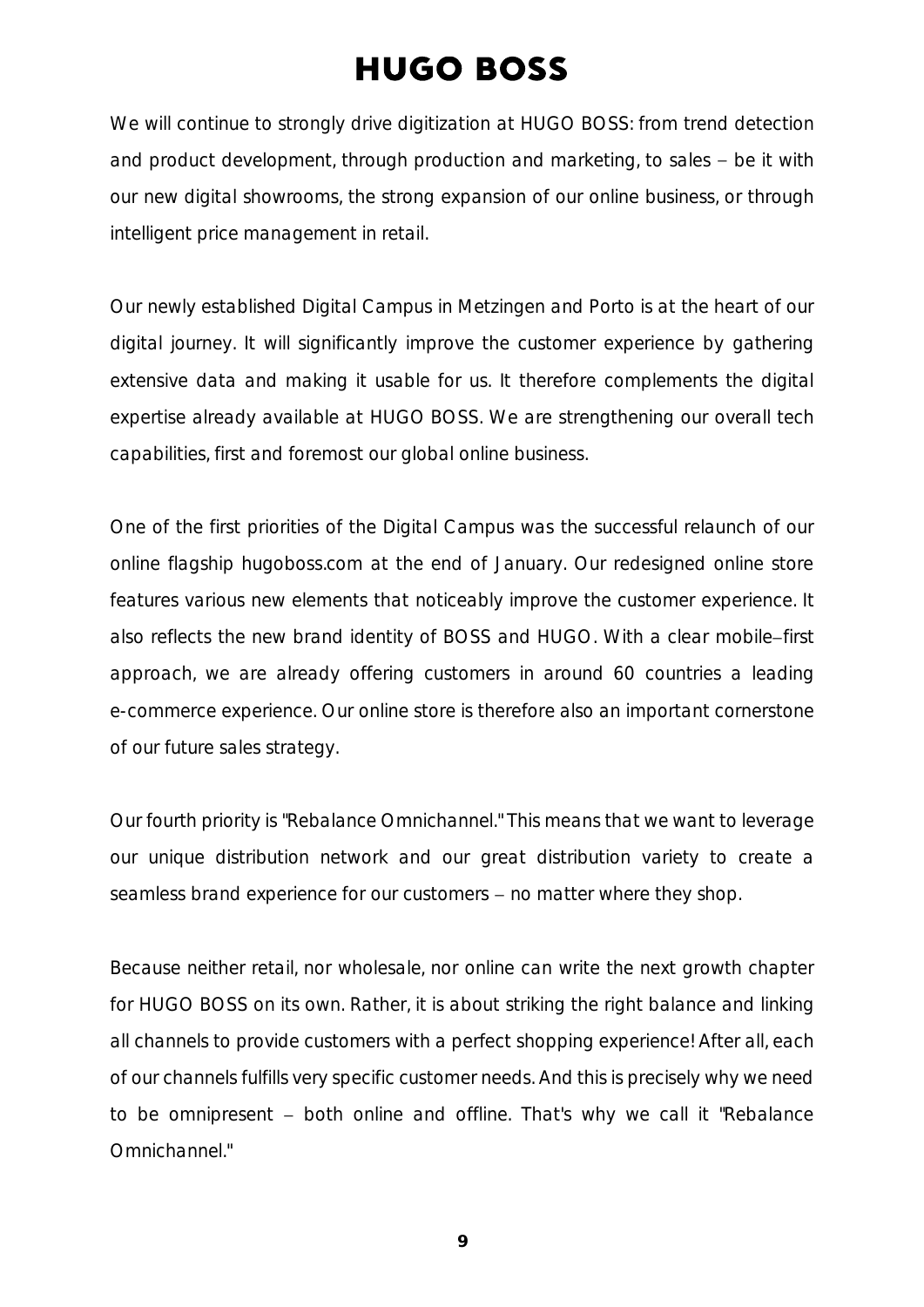So let's take a closer look at the different channels, starting with the important digital business. By exploiting opportunities in digital, we will significantly increase our digital sales share. Prior to the pandemic, our digital sales were just 10% of total Group sales. In the meantime, we have already doubled this share to 20%! By 2025, this figure is set to rise to 25 to 30%. To achieve this, we will not only focus on hugoboss.com, but also want to continue to grow strongly with important partners.

Let's move over to brick-and-mortar retail - by far our largest sales channel in terms of revenue. We want to fully exploit the enormous potential of our global store network and take the retail experience to the next level. After all, this is the very place where we come into direct contact with our customers worldwide, where our sales staff impresses with first-class service, and where our products can be experienced first-hand. We want to increase the productivity of our stores by around 3% per year and ensure growth by further optimizing and modernizing our stores.

In total, we will redesign around 80% of our stores over the next three years. Already this year, we plan to equip more than 100 of our stores with our latest interior design concept. This is an integral part of our branding refresh. BOSS and HUGO will present themselves to our customers worldwide in a much more emotional, inviting, and digital way. We will develop our points of sale into true points of experience!

The implementation of the new concept is already in full swing: our customers can already experience the new "look and feel" at selected locations, including the Centro Oberhausen as well as first stores in Stockholm, Dubai and Korea. I am particularly pleased that we will soon be opening our new flagship store on Oxford Street in London.

Let's now talk about brick-and-mortar wholesale and how we will become even more attractive for our customers in this channel as well. After all, we want to become the anchor brand for our partners again. To this end, we are positioning ourselves as a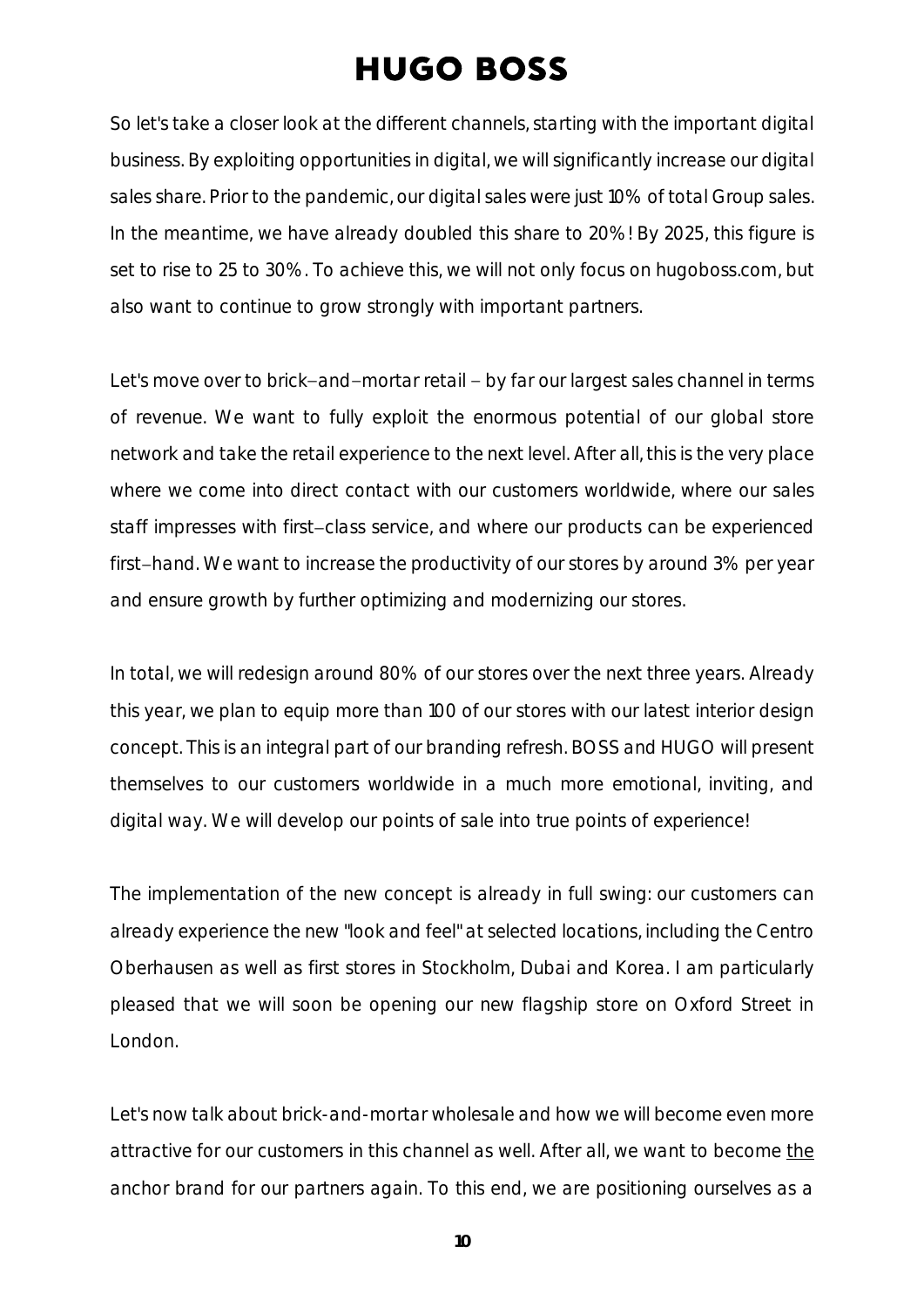24/7 lifestyle brand by offering our customers a comprehensive product range with BOSS Black, Orange, Green, Camel, and, of course, HUGO. This will enable us to regain market share on the sales floor.

We are focused on strong growth with our key partners. With our top 20 customers, we already generate more than 40% of our sales in this important channel. And we will ensure that our customers clearly feel the new brand experience there as well, thanks to new interior design concepts and an improved positioning.

A strong organizational structure and flexible processes are absolutely crucial to the success of "CLAIM 5". Our fifth strategic pillar is therefore "Organize for Growth". For us, this means expanding our existing robust value chain into a platform for speed and growth.

To this end, we are focusing primarily on modular and digital product development. Overall, we are already developing around half of all products digitally at BOSS and HUGO. We want to increase this share to over 90% by 2025. This is not only more sustainable, it will also make us significantly faster: Overall, we want to shorten product lead times by around 30% by 2025. This will enable us to respond even better to current trends and customer wishes.

"Organize for Growth" also means that we want to make ourselves less dependent on external factors. This is why we will significantly expand our own production capabilities in the coming years by relocating additional parts of our sourcing volume back to Europe. In doing so, we will focus primarily on our large production site in Turkey. Our declared goal is to become even faster and more flexible in the future and thus meeting our customers' wishes in the best possible way.

This in turn will also have a positive impact on our sustainability efforts, because the better our products meet the needs of our customers, the lower their impact on the environment.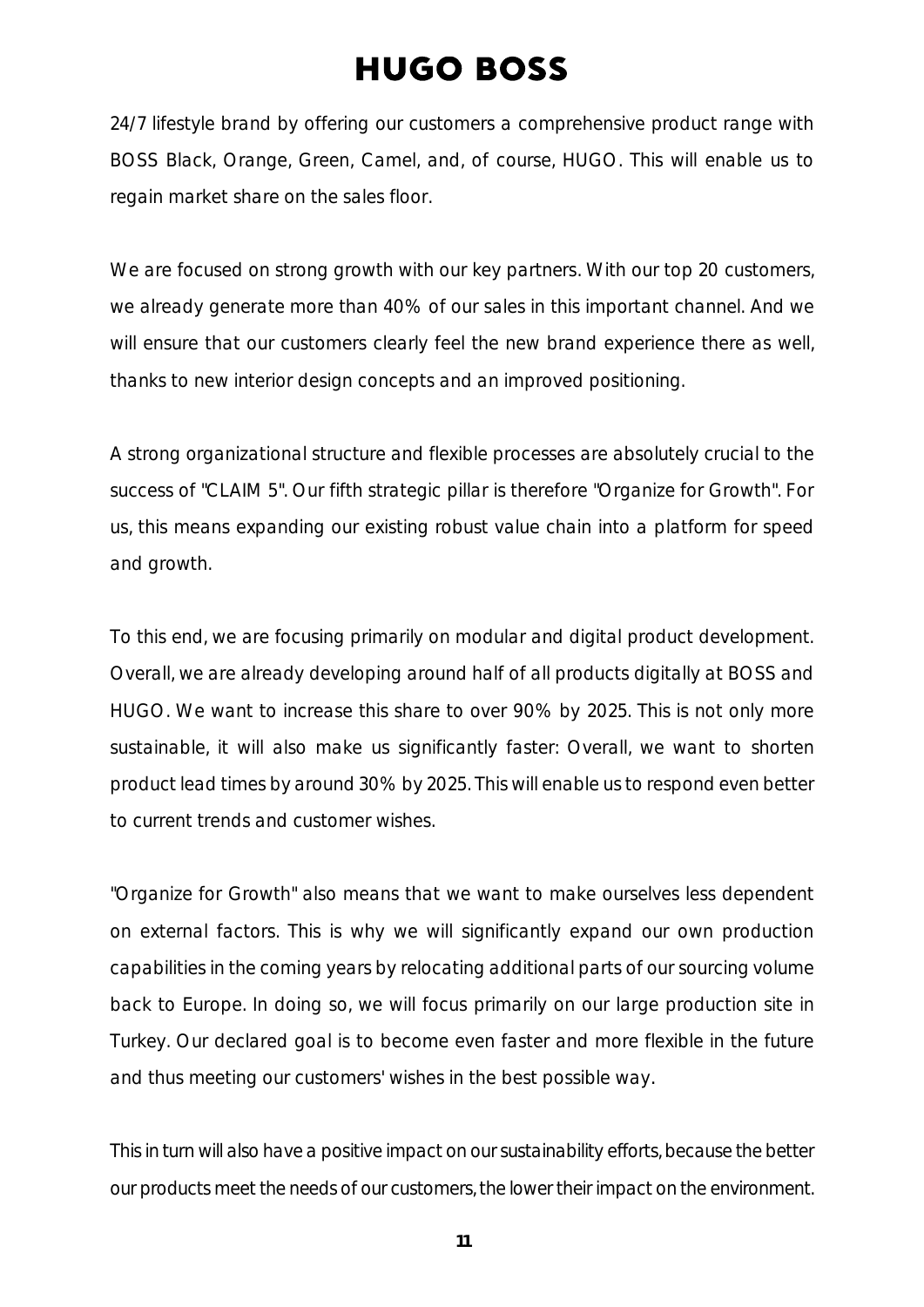And let me say this very clearly, because this point is important to us: "CLAIM 5" includes a strong commitment to sustainability, because we want to continue to fully live up to our corporate responsibility in the future. We act responsibly in everything we do  $-$  be it with regard to our products, the people we work with, or our impact on the environment. In doing so, we create measurable added value for the environment and society.

The importance of environmental and climate protection has also increased noticeably on the customer side in recent years. In addition to high-quality products and a unique shopping experience, customers are increasingly demanding compliance with high social and ecological standards. We therefore regard the intensification of our diverse activities in the area of sustainability as an additional opportunity to enter into dialogue with young and sustainably oriented customers and to win them over for our company.

We are particularly proud that our commitment to sustainability is also highly recognized externally. Last year, for example, we were included in the renowned Dow Jones Sustainability Index World for the fifth time in a row. We were the only German company in our industry to qualify for the index and achieved a strong second place.

At HUGO BOSS, we are committed to climate protection, true to the motto: "No Planet, no Fashion!". Because if we don't care about our planet than we also don't need to worry about fashion. That's why we want to take on a pioneering role when it comes to driving change in the fashion industry for the better. We are committed to this, also together with start-ups, by developing new yarns  $-$  true, sustainable alternatives to polyester!

In this context, at the beginning of this year, we entered into a long-term partnership with Swiss innovator HeiQ. Together, we will develop a sustainable, recyclable yarn - with the aim of replacing polyester in the long term. This new, cellulose-based yarn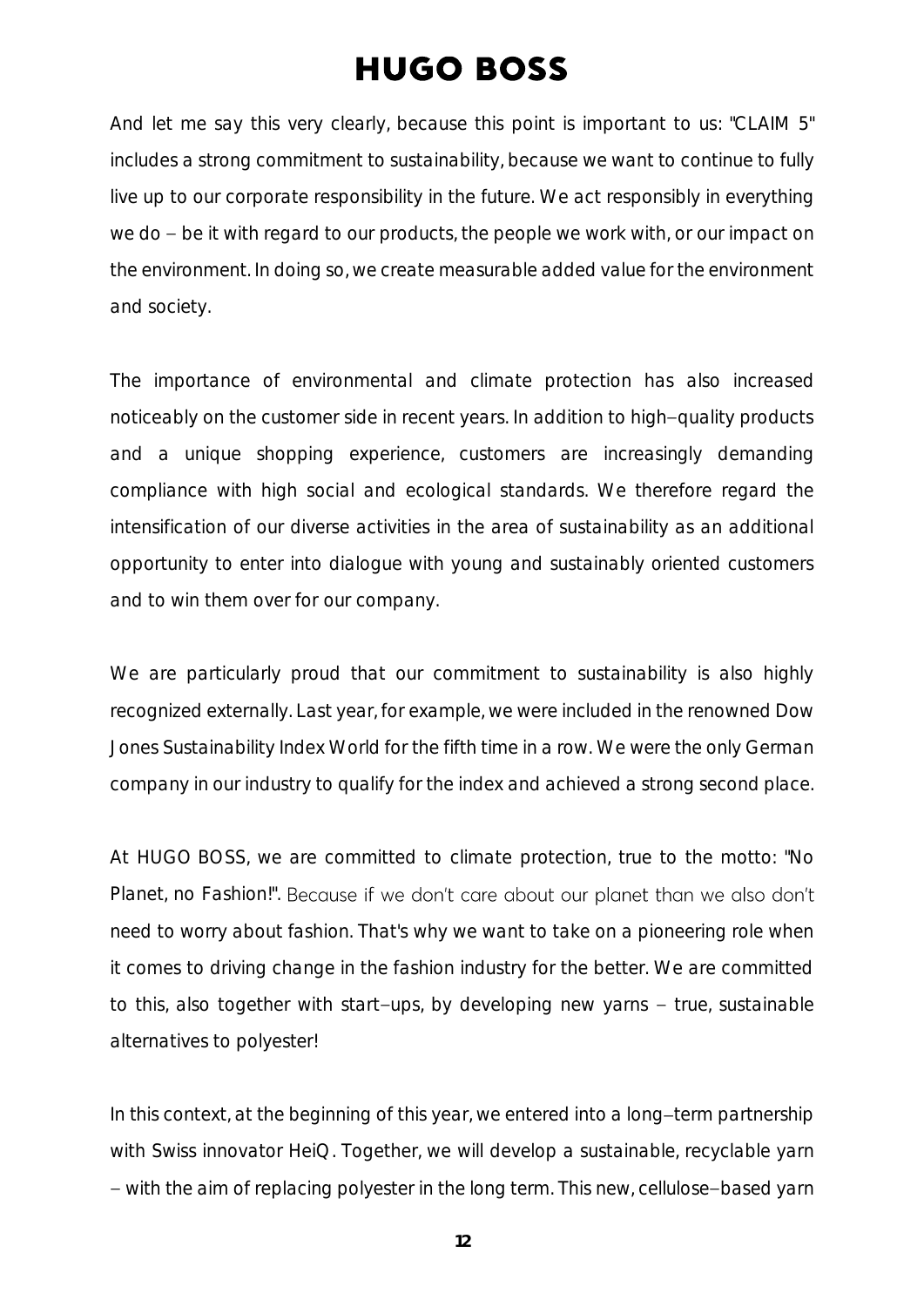binds carbon during its growth and is therefore good for the climate. In the future, this could preserve agricultural land, reduce water pollution, and make the fashion industry as a whole more climate friendly. And, stay tuned, already this fall we will present a first capsule collection with this revolutionary yarn!

Our partnership with HeiQ is also in line with our ambitious sustainability goals, which are firmly anchored in "CLAIM 5". In the coming years, we want to double the share of particularly sustainable RESPONSIBLE Styles in our collections to 60%. In addition, we want to be climate-neutral in our own area of responsibility by 2030 and along the entire value chain by 2045. And finally, we want to make further progress towards an end-to-end circular business model, as we are targeting to enable 80% of our products to be circular by 2030.

Ladies and gentlemen, as you can see, we have set ourselves many ambitious goals. However, achieving our targets above all depends on our employees, who bring "CLAIM 5" to life and make our strategy a winning formula. That is why it is time for a new mindset and a true growth culture at HUGO BOSS.

Our new values have been shaping everyday working life at HUGO BOSS for some time now: entrepreneurial spirit, personal ownership, team mentality, simplicity & quality, and youthful spirit  $-$  with these new values, we are creating an environment of transparency and trust. This allows each individual at HUGO BOSS to develop his or her own talents and thus contribute directly to the success of "CLAIM 5".

That is why we continue to invest in our employees. This year, we will open our HUGO BOSS daycare center in Metzingen, thus creating another important prerequisite for a better work-life balance. We are also investing overall in our headquarters. After two long years of pandemic, life is finally returning to our campus. We will therefore further increase the feel-good effect by redesigning our working environment and offering new services.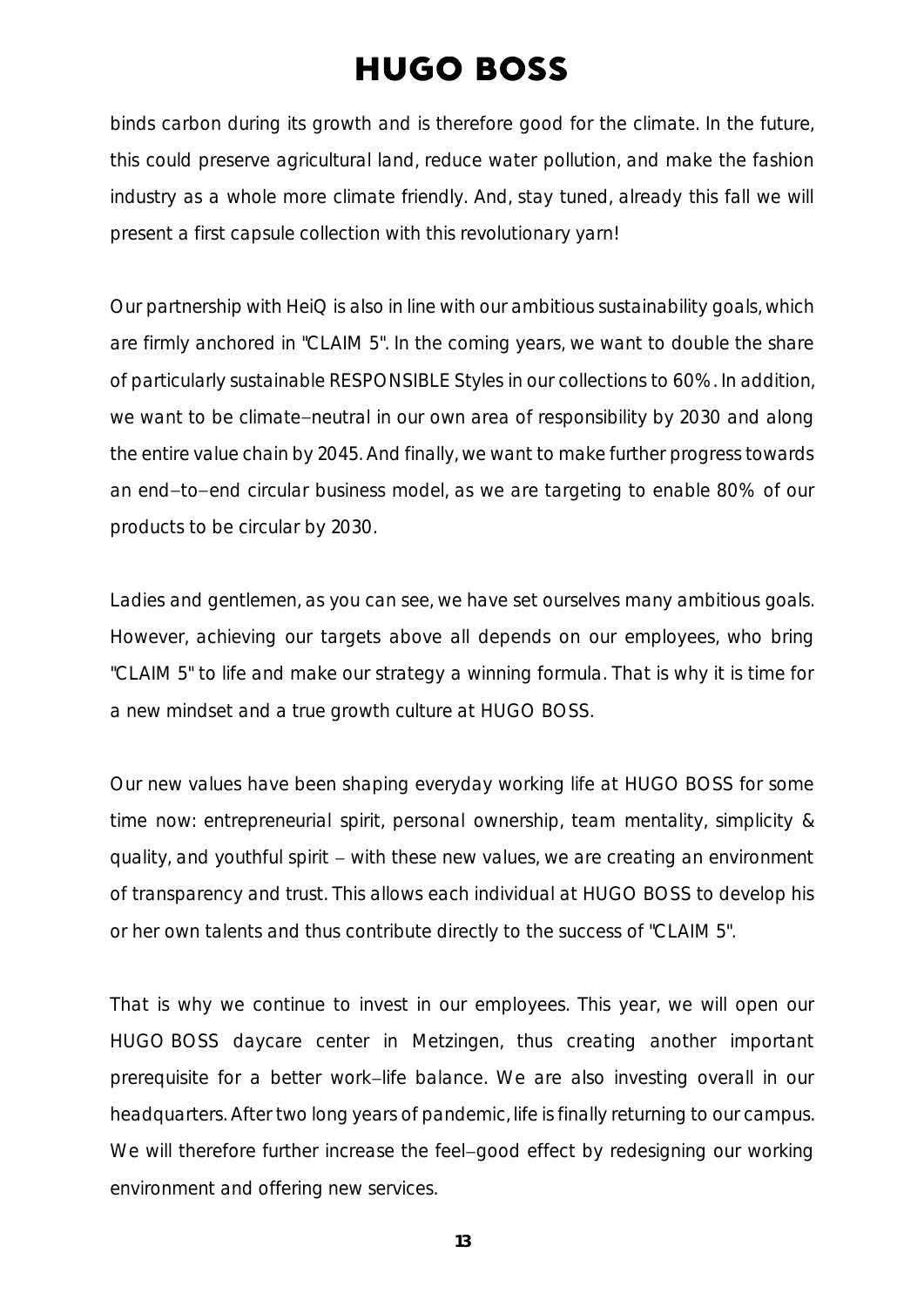Ladies and gentlemen, this brings us to the end of my remarks on "CLAIM 5". As you have heard and seen, with our strategy we are pursuing a clear vision for our company. We will focus even more consistently on the customer and thus noticeably increase the relevance of our brands. We want to grow quickly, profitably, and sustainably. We have an excellent team and the right strategy to successfully lead our company into the future. Let me therefore conclude by once again addressing our key financial targets.

As part of "CLAIM 5", we will grow our sales to EUR 4 billion by 2025. Compared to 2019, the year before the pandemic, this corresponds to a CAGR of 6%. We thus aim to grow faster than the overall market. In addition, we already see great potential to increase our sales to EUR 5 billion in subsequent years.

In order to successfully execute our strategy, we will invest even more in our products, our brands, digital expertise, and our global store network. These investments in our business are an important part of "CLAIM 5". Our earnings are also expected to grow significantly. By 2025, we want to return to a strong EBIT margin of around 12%, a level we had already achieved prior to the pandemic.

As you know, the business model of HUGO BOSS is highly cash flow generating. We will ensure that this remains the case in the years to come! Thanks to the consistent execution of "CLAIM 5," we will generate a strong free cash flow totaling around EUR 2 billion by 2025.

Because at the end, "CLAIM 5" is also about value creation. It is about a balanced approach between sustainable, long-term growth and high returns for you  $-$  our shareholders. In order to drive growth of HUGO BOSS and achieve our sales targets, we will invest free funds primarily in our business. In line with our vision to become the leading premium tech driven fashion platform worldwide, we are also considering strategic investments.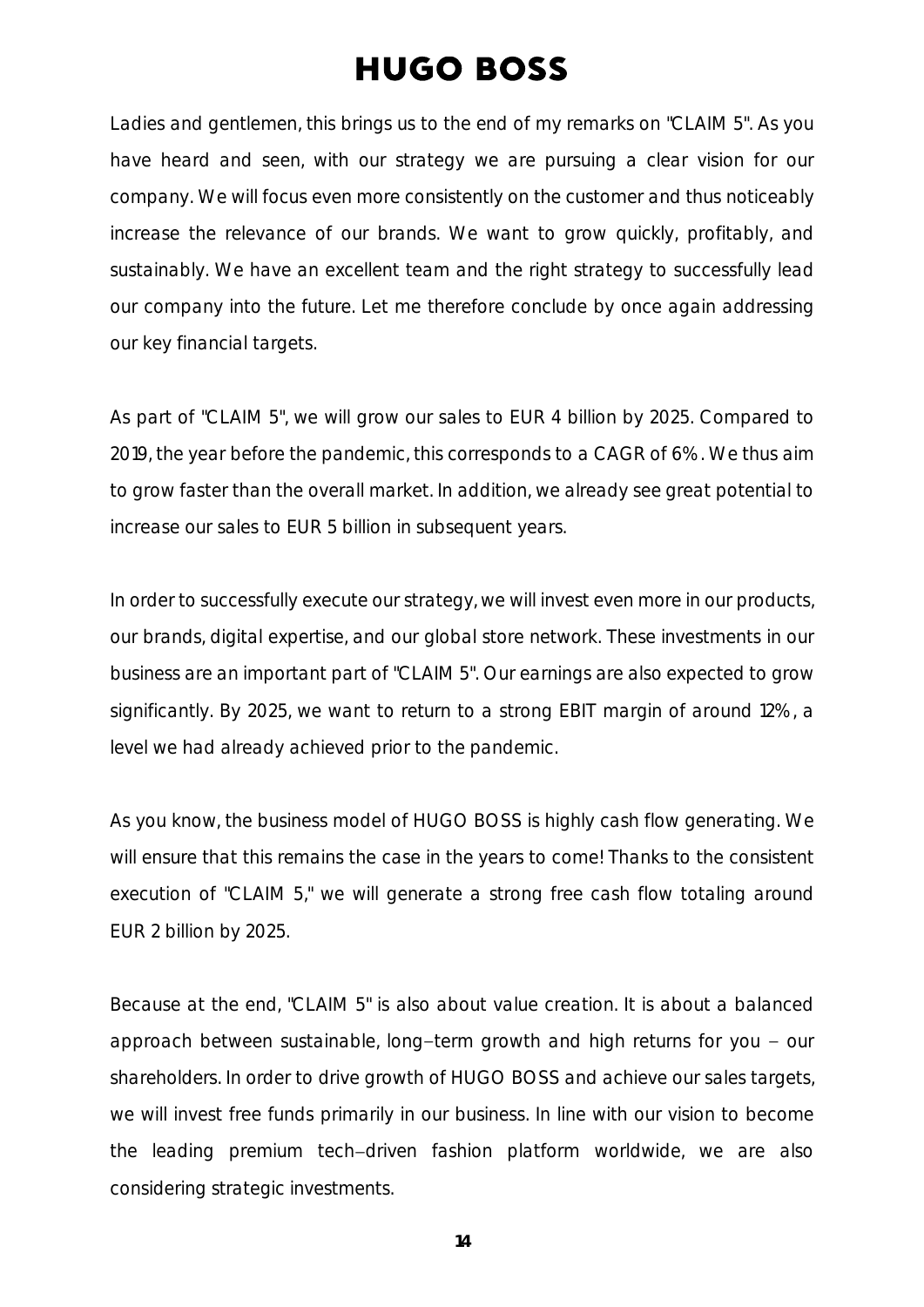Above all, however, "CLAIM 5" also includes the strong commitment to a reliable dividend policy, which is reflected in a payout ratio of 30% to 50% of consolidated net income. Finally, it is very important to us that you, our shareholders, participate appropriately in the success of HUGO BOSS. Thanks to our strong financial and operational performance, which Yves Müller will discuss in a moment, and thanks to our confidence in the success of "CLAIM 5", we will resume dividend payments with this Annual Shareholders' Meeting. We are therefore proposing to you today a dividend of 70 cents per share for fiscal year 2021.

In addition to the dividend, we also want to create shareholder value by means of increases in our share price. I am therefore pleased that our strong business performance and the initial successes with regard to "CLAIM 5" are also being well received on the stock market. In full year 2021, our share price rose by an impressive 96%, closing the stock market year at a price of 53.50 EUR. The share was thus able to fully make up for the price losses recorded during the COVID-19 pandemic and achieve a solid increase of 24% over a two-year period.

However, also our shares cannot completely evade the current geopolitical and macroeconomic uncertainties that are shaping stock market developments worldwide. Nevertheless, we are doing very well relative to many competitors, not least thanks to our successful operational and financial performance.

This concludes my presentation. Ladies and gentlemen, the most exciting time in fashion is right now. And for our company, the best is yet to come! Based on our bold vision, mission, and clear ambition, we will embrace the challenges of today's rapidly changing world and seize new and exciting opportunities. I am absolutely convinced that we have an excellent team and strategy in place to successfully lead HUGO BOSS into the future.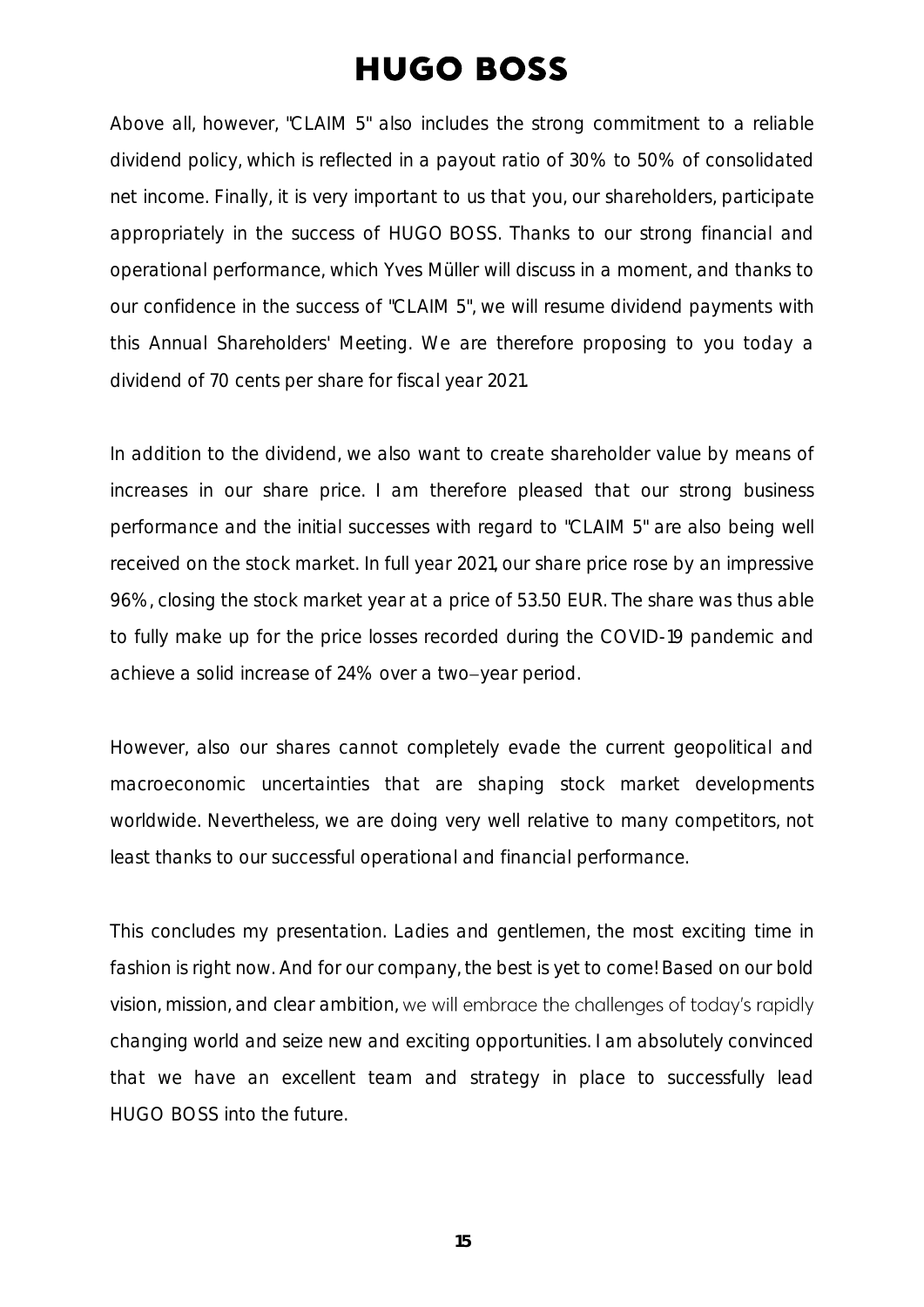Dear Shareholders, thank you very much for your attention and for your support over the past year. Yves Müller will now present to you our business performance in 2021 and the outlook for 2022. Yves, the stage is yours!

#### **Yves Müller (Chief Financial Officer of HUGO BOSS):**

Thank you, Daniel, and good morning, dear Shareholders, ladies and gentlemen. Also from my side a warm welcome to this year's Annual Shareholders' Meeting.

What can you expect from my presentation? I will start by elaborating on our operational and financial performance in fiscal year 2021. Following this, I will briefly discuss our expectations for the current fiscal year 2022. So let's start by looking back at the past fiscal year.

2021 was undoubtedly a very successful year for HUGO BOSS. After the severe implications from the COVID-19 pandemic, which had noticeably impacted our business in 2020, we made a strong comeback last year. This turnaround was marked in particular by significant improvements in sales and earnings as well as a strong free cash flow development. In addition, we successfully executed first important initiatives as part of our "CLAIM 5" strategy.

I am particularly pleased that we significantly accelerated our sales and earnings performance throughout the year and closed 2021 with the strongest quarterly sales in the history of HUGO BOSS. Consequently, we succeeded in exceeding the targets we had set ourselves for fiscal year 2021, which we had already revised upwards back in October.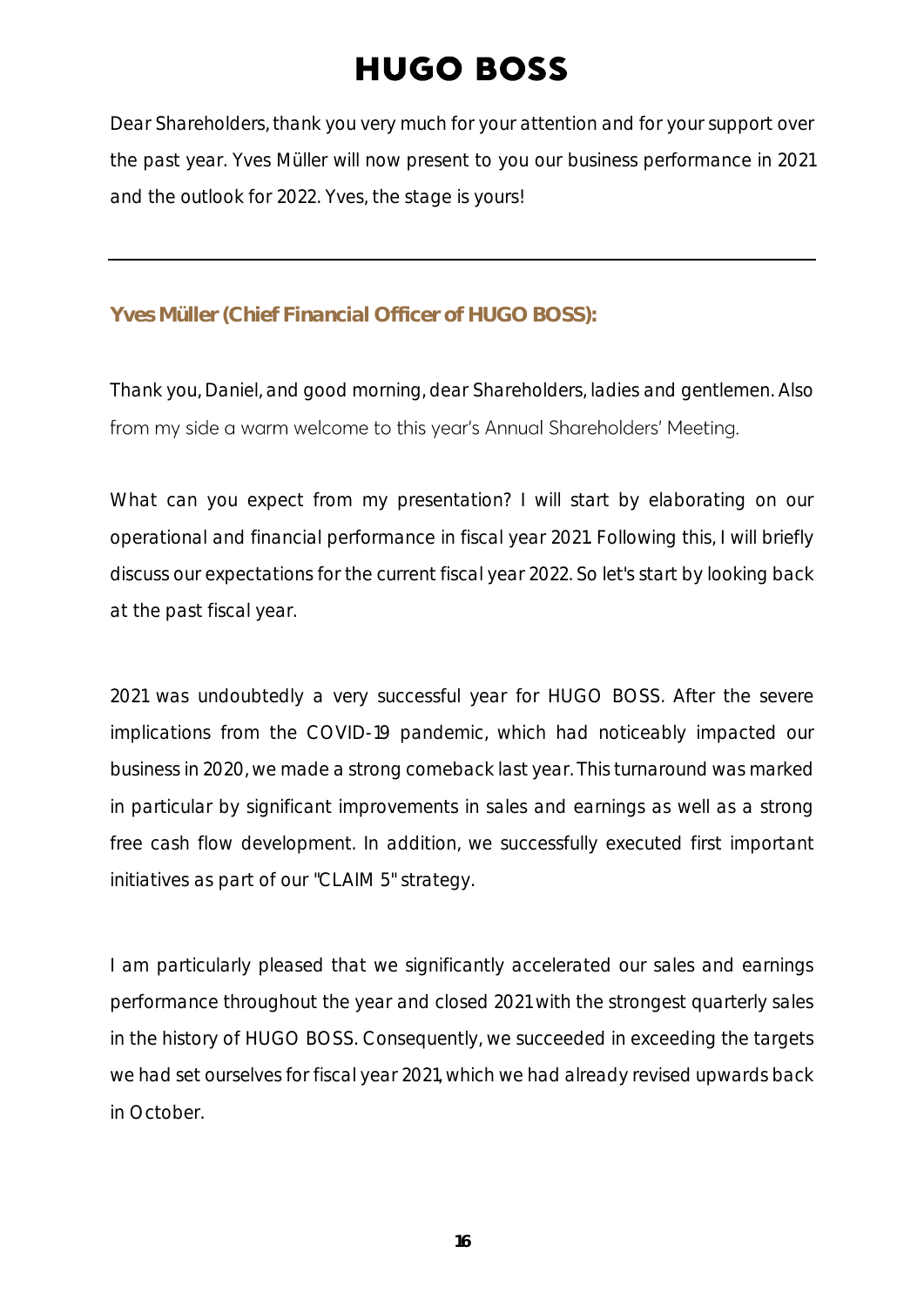Currency-adjusted sales grew 43% to EUR 2.8 billion, above our guidance of an increase of around 40%. This means that we effectively returned to pre-pandemic levels despite the fact that, throughout the year, an average of around 10% of our stores were still affected by temporary closures. The implications from the COVID-19 pandemic were still clearly felt, particularly at the beginning of the year, but global consumer sentiment brightened considerably from the second quarter onwards, supporting the business recovery in the remainder of the year.

In light of our strong sales performance, our operating result also recorded a significant increase. Overall, EBIT amounted to EUR 228 million, well above our increased guidance of between EUR 175 million and EUR 200 million. I will elaborate on the different moving parts that contributed to this stellar performance in just a few minutes. But first, let's take a closer look at our revenues.

Our quarterly sales performance in 2021 impressively demonstrates the strong sequential improvements we recorded over the course of the year. Compared to 2019, the year when hardly anyone was thinking about a global pandemic, momentum in sales picked up noticeably from quarter to quarter. Thanks to the strong business acceleration in the second half of the year, we quickly returned to growth and even achieved double-digit sales increases versus 2019 in the important final quarter.

It is equally important to emphasize that growth in 2021 was broad-based in nature. This was reflected in strong sales improvements at BOSS and HUGO as well as across all regions and distribution channels, impressively demonstrating the diversity of our business model and the many growth opportunities we are going to fully exploit in the future  $-$  fully in line with our "CLAIM 5" strategy.

Both brands recorded significant double-digit sales improvements in 2021. BOSS Menswear grew by 42%, while sales for BOSS Womenswear increased 46%, both currency-adjusted. Growth was driven across all wearing occasions, fully in line with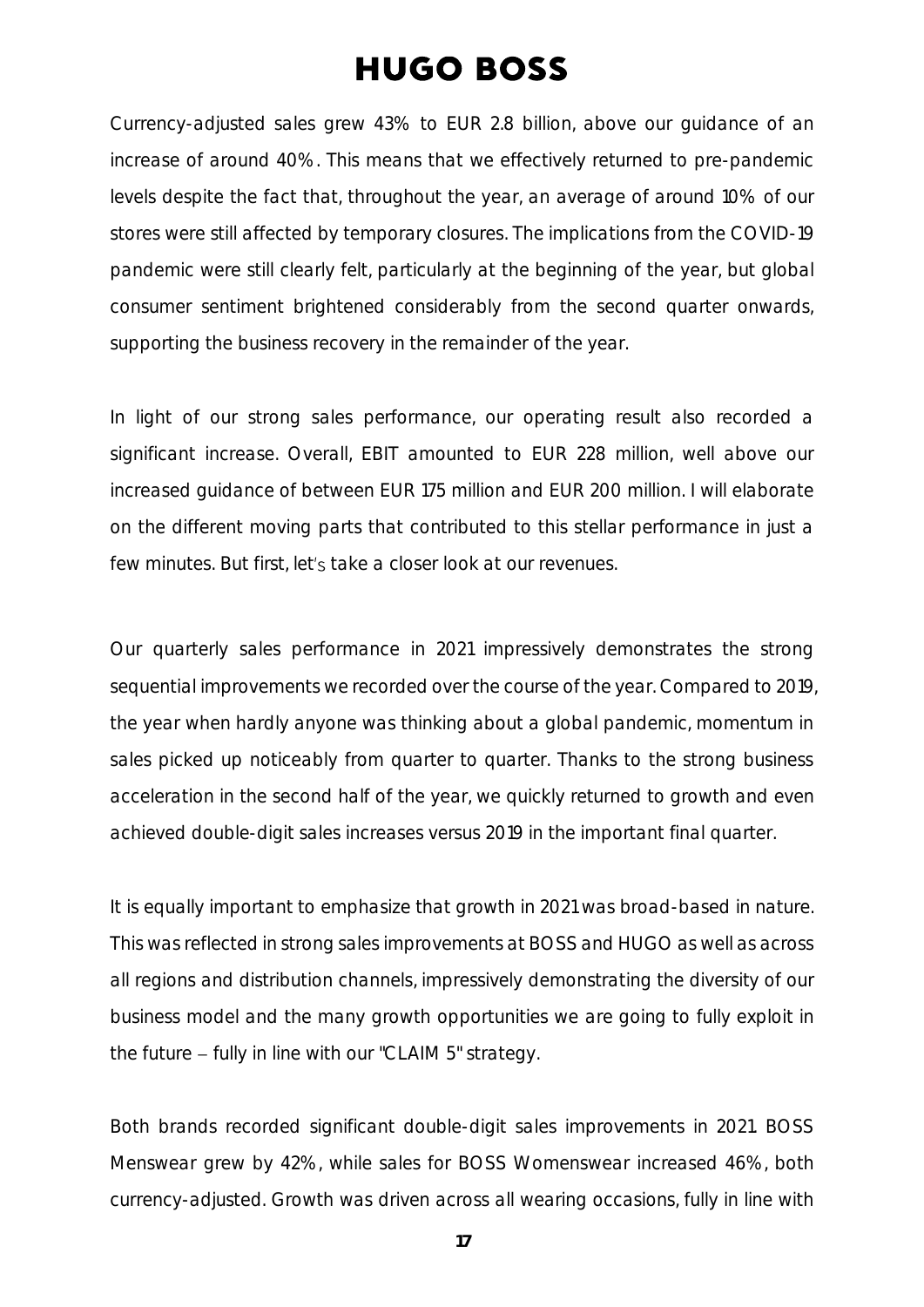our ambition to establish BOSS as a true 24/7 lifestyle brand. And although currencyadjusted sales at minus 2% and minus 6% remained slightly below pre-pandemic levels on a two-year-stack basis, BOSS returned to growth compared to 2019 already in the second half of the year.

At HUGO, sales in 2021 also improved by a strong 45%. On a two-year-stack basis, HUGO returned to growth already in the second quarter, with currency-adjusted revenues for the full year up 6% compared to 2019. Casualwear recorded significant double-digit growth, reflecting HUGO's new strategic focus on modern yet commercial styles.

Let's now turn to our regions. Starting with our largest region Europe, where we managed to grow currency-adjusted sales by 41% year on year. While all of the region's key markets – in particular Germany, Great Britain, and France – contributed to growth, we also recorded a noticeable recovery in Southern Europe in the course of the year, as well as high double-digit sales increases in growth markets such as the United Arab Emirates.

While the impact of COVID-19 still weighed on business performance in Europe, particularly at the beginning of 2021, consumer sentiment improved significantly as the year progressed. As a result, full-year sales remained only 2% below 2019 levels, although on average around 20% of our retail stores were affected by pandemicrelated temporary closures.

This brings me to the Americas, where we achieved a strong comeback in 2021, as reflected by currency-adjusted sales up 78%. On a two-year-stack basis, this translates into solid growth of  $4\%$  - supported by double-digit growth compared to 2019 in the fourth quarter.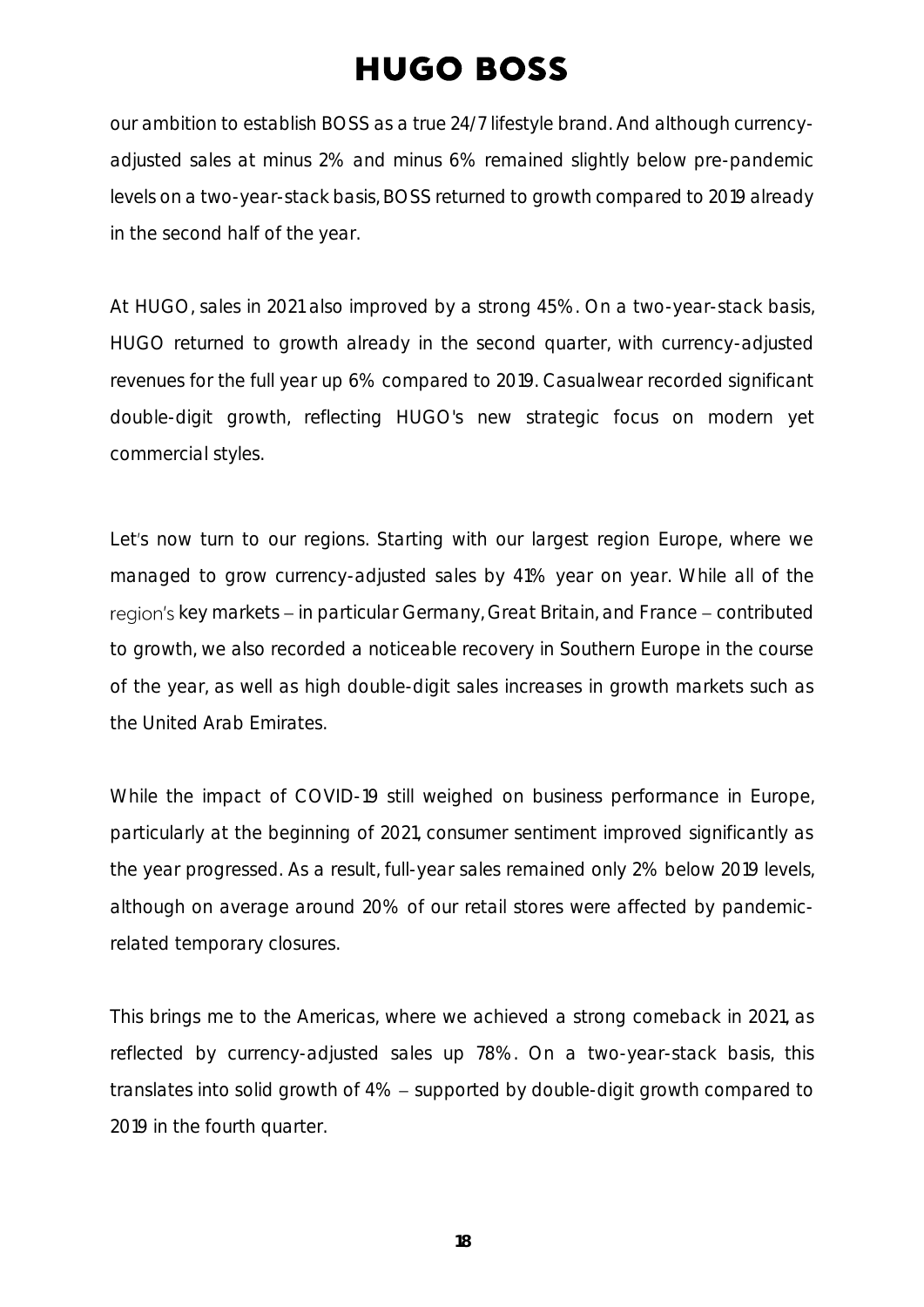I am particularly pleased that we have achieved a turnaround in the important U.S. market. We have successfully strengthened and significantly expanded our product offering in casualwear, now allocating more than half of our selling space to this segment. Our highly successful partnerships with the American sportswear brand Russell Athletic and the professional basketball league NBA were also very well received by our customers. As a result, sales in the U.S. have effectively returned to pre-pandemic levels.

We also continued to drive the recovery of our business in the Asia/Pacific region, as reflected by robust sales growth of 22%. Momentum was particularly strong in the first half of the year. However, with the start of the second half of the year, renewed pandemic-related restrictions weighed on our business across several important markets. Consequently, for the full year, currency-adjusted sales remained 3% below pre-pandemic levels.

In mainland China, fueled by very robust local demand, we recorded currencyadjusted growth of 18% compared to 2020, which translates into an increase of 24% on a two-year stack. Other markets in the region - including Japan, Australia, and Southeast Asia - also saw double-digit growth in the past fiscal year. However, due to the comprehensive pandemic-related restrictions and the associated continued absence of international tourism, sales remained below 2019 levels over there.

Let us now take a brief look at our three main distribution channels.

Starting with our digital business  $-$  a very important growth driver within our "CLAIM  $5"$  strategy. In the past fiscal year, total digital sales  $-$  that includes our own online store hugoboss.com, as well as online revenues generated with our partners  $-$  grew 55% currency-adjusted. This translates into growth of 85% on a two-year-stack basis, fueled by strong double-digit increases across all digital sales formats and all regions.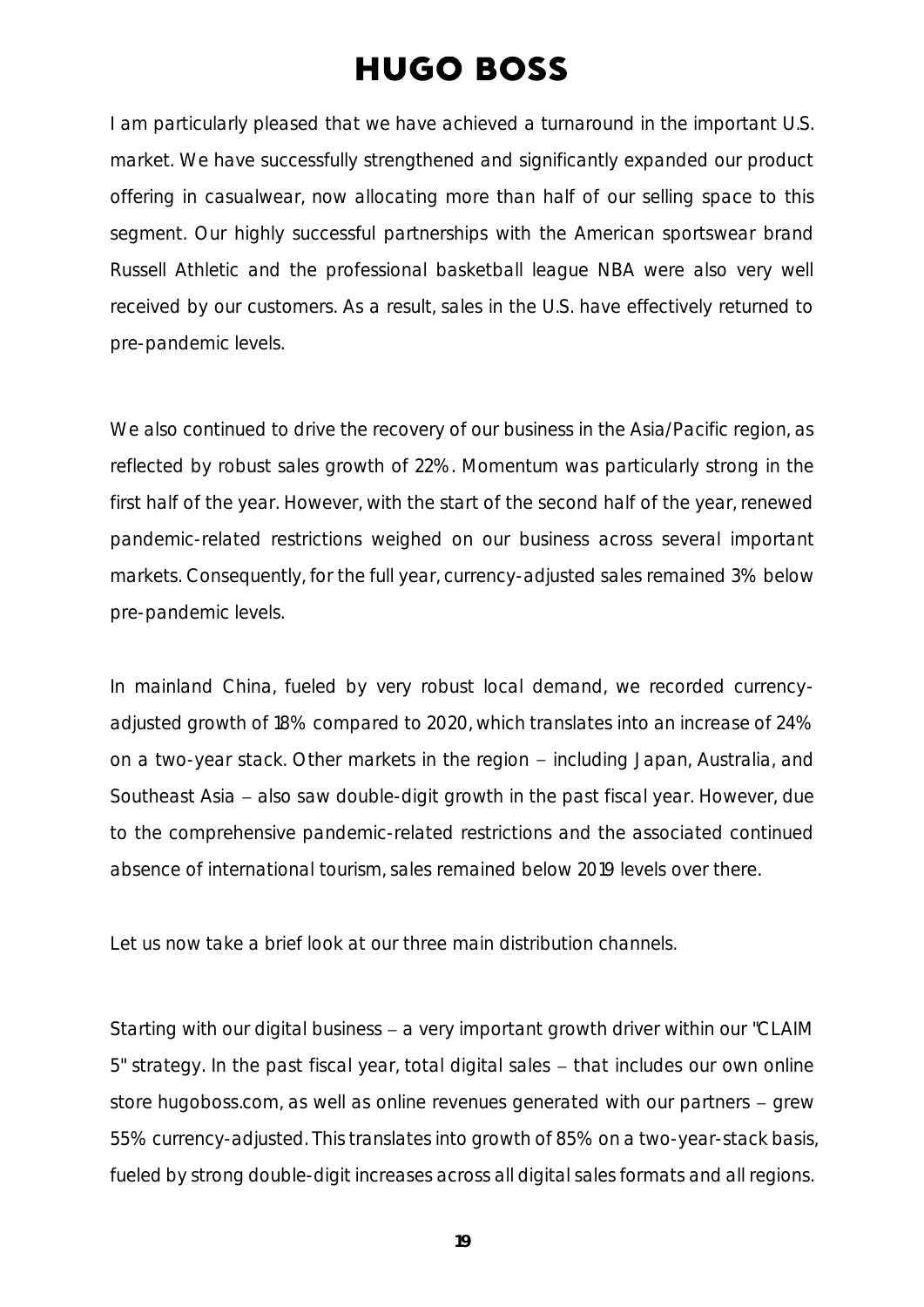As Daniel Grieder already alluded to, for the first time, we generated 20% of our sales digitally, twice as much as compared to pre-pandemic levels, marking an important milestone on our path towards 2025. As you have heard, we want to generate between 25% and 30% of our Group sales digitally until then.

Let's now move over to our brick-and-mortar retail business, which recovered noticeably in 2021, growing 43% currency-adjusted. While sales still remained below pre-pandemic levels in the first half of the year, revenues returned to double-digit growth versus 2019 in the third quarter. This momentum was driven by robust local demand and the successful execution of first strategic initiatives as part of "CLAIM 5". Consequently, for the full year, we were able to limit the revenue decline to minus 9% as compared to 2019.

Last but not least, our brick-and-mortar wholesale business also recorded significant double-digit sales improvements in 2021. Currency-adjusted growth of 37% reflects the increased demand from wholesales partners for our BOSS and HUGO collections.

With our new collections fully embodying the branding refresh for the first time, the introduction of the brand lines BOSS Black, Orange, Green, and Camel, as well as a further improved price-value proposition, we will further accelerate momentum in wholesale over the course of the year  $-$  something that is already reflected in our order books.

Ladies and gentlemen, let us now also look at the most important items within our income statement.

As I already laid out, our Group sales increased by 43% currency-adjusted to EUR 2.8 billion in 2021. Our gross margin came in at 61.8%, an increase of 80 basis points, mainly reflecting non-recurring pandemic-related inventory devaluation effects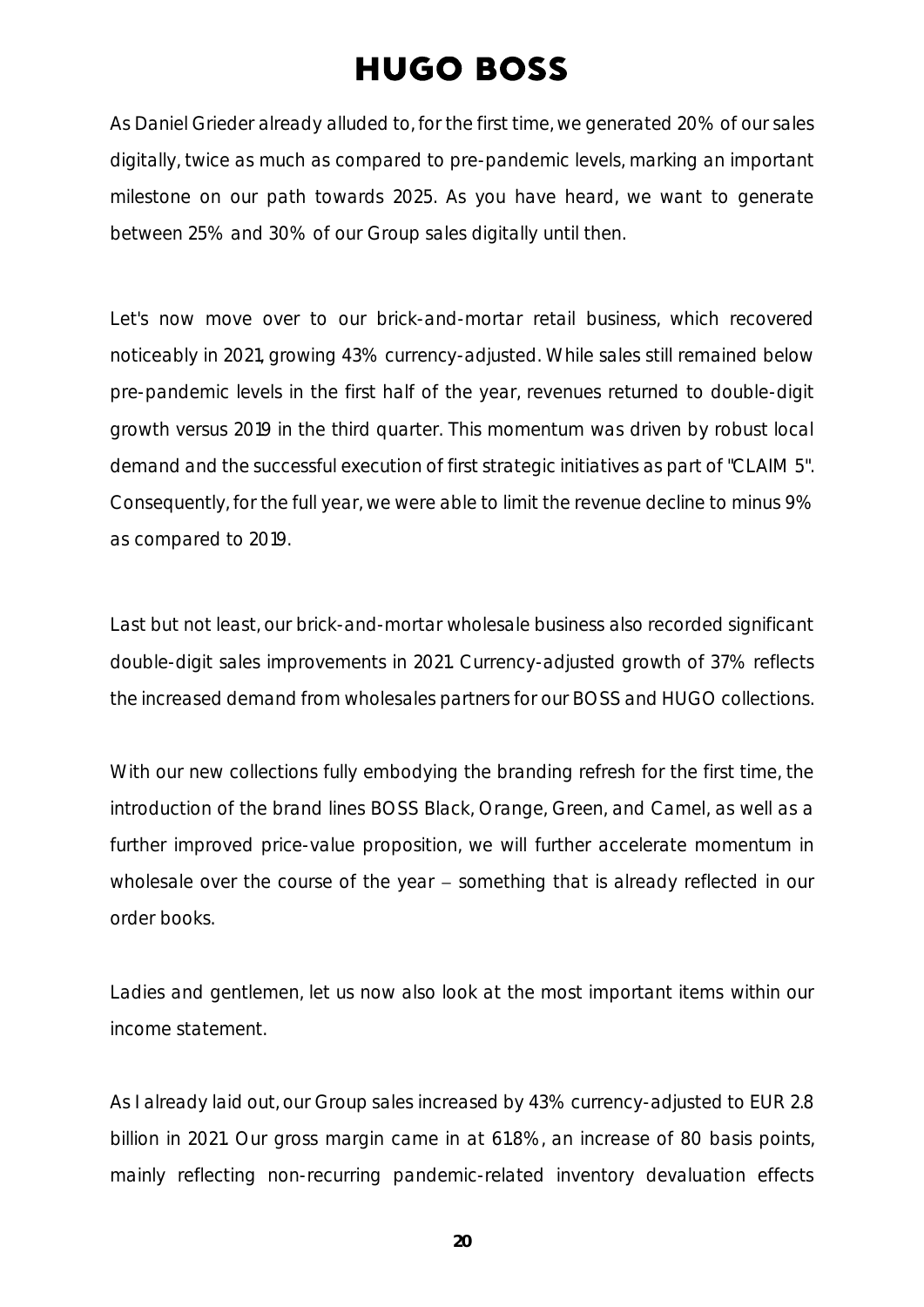recorded in the previous year. This enabled us to more than compensate for the pandemic-related increase in freight and duty costs.

In line with our strategic claim "Boost Brands", we strongly increased our marketing investments in 2021 - up by almost 30% - implementing key initiatives to drive brand relevance. At the same time, we invested in the ongoing digitization of our business, another key lever on our successful journey towards 2025. Investments in digital such as in our new Digital Campus - increased by one third. Overall, operating expenses in fiscal year 2021 were thus 5% higher as compared to the prior year.

In light of the strong sales development, the improvements in gross margin, and the only moderate increase in operating expenses, both EBIT and net income recovered noticeably in 2021. And while EBIT amounted to EUR 228 million, net income came in at EUR 144 million.

I would like to conclude my review of fiscal year 2021 with a brief look at free cash flow, which developed exceptionally well: At EUR 559 million, we achieved the strongest free cash flow in our company's history. Free cash flow more than tripled compared to last year, driven by our strong sales and earnings growth, our efficient use of capital expenditure, as well as further improvements in trade net working capital.

As a result, our net financial position also reached new record heights. At the end of 2021, and excluding lease liabilities, our net financial position totaled plus EUR 167 million. Hence, for the first time in our company's history, we were not only debt-free, but effectively "cash rich" at the end of the year  $-$  in other words, we had more money in the bank than debt. This impressively demonstrates the exceedingly solid financial position of our company. It provides an excellent foundation, enabling us to consistently address the various growth opportunities and to successfully execute our "CLAIM 5" strategy.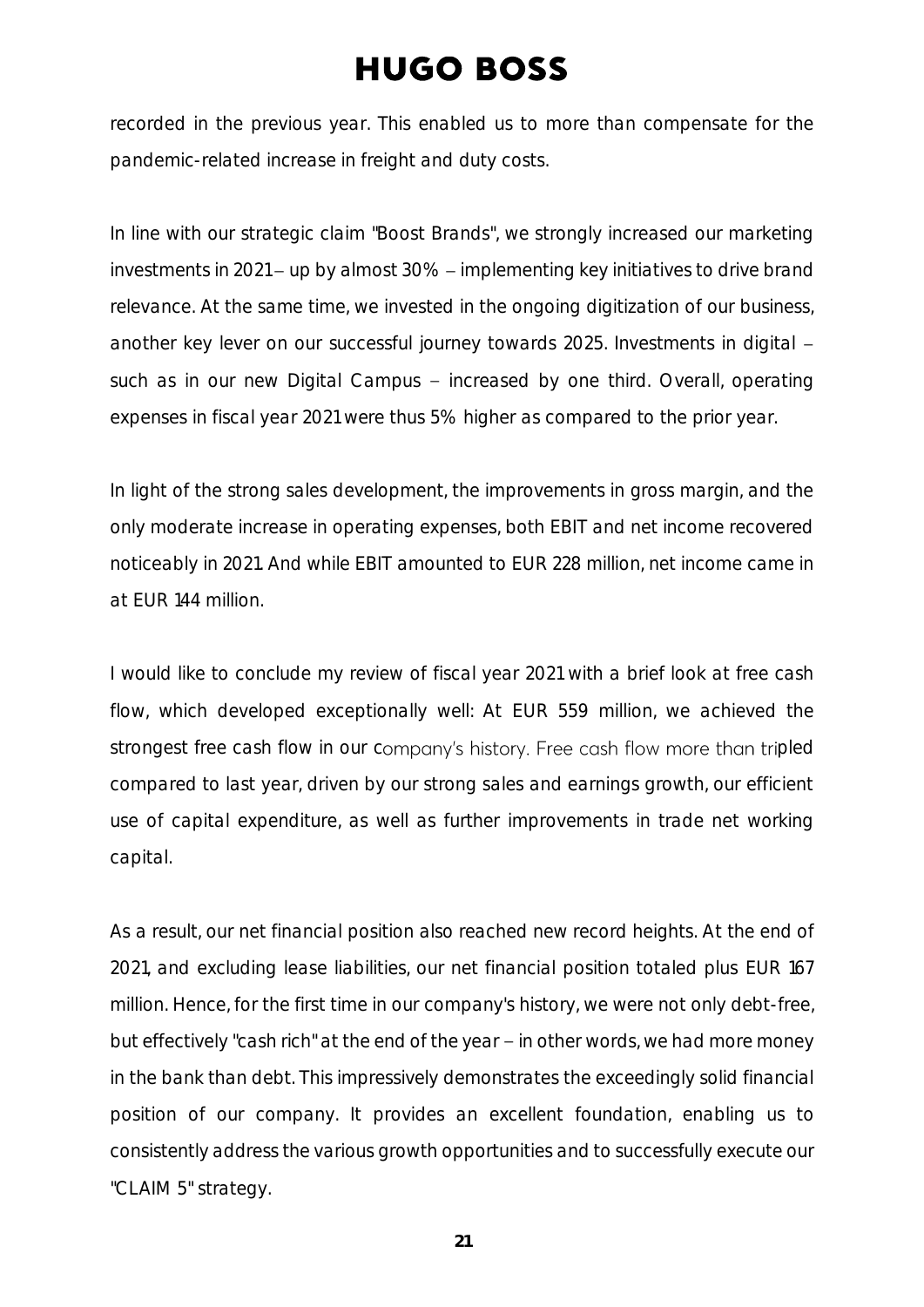Ladies and gentlemen, 2022 represents another important milestone towards our 2025 financial ambition. Our main focus is on further driving the relevance and perception of our brands BOSS and HUGO. All our initiatives - be it from a brand, product, or operational perspective – are aimed at strengthening and further driving the strong sales momentum gained in 2021.

At the same time, we must not ignore the fact that the overall market environment continues to be very challenging. Our industry is facing several factors of uncertainty: from the long-lasting and comprehensive COVID-19 restrictions in the Chinese market, to the ongoing high levels of global freight costs and general cost inflation, to the terrible war in Ukraine.

Allow me at this point to take a closer look at our business in Russia and Ukraine, which together represented around 3 % of our Group sales last year. Before I do so, however, let me echo what Daniel Grieder already highlighted at the very beginning: Our deepest empathy goes out to each and every one affected by this humanitarian catastrophe.

Like many other companies, we have decided to suspend our own retail activities in Russia as of March 9. We are providing financial assistance to all affected employees. At the same time, we are in close contact with our business partners in Ukraine, providing economic support here as well. Above all, however, we are providing financial assistance to organizations that help all those affected by the war.

Of course, it is extremely difficult to predict how things will develop in the coming weeks and months, and how all this will ultimately impact broader consumer sentiment. Let me point out that as of today, however, our global business has hardly been affected by current developments. Instead, we were able to carry our strong momentum from the fourth quarter of 2021 into the current year.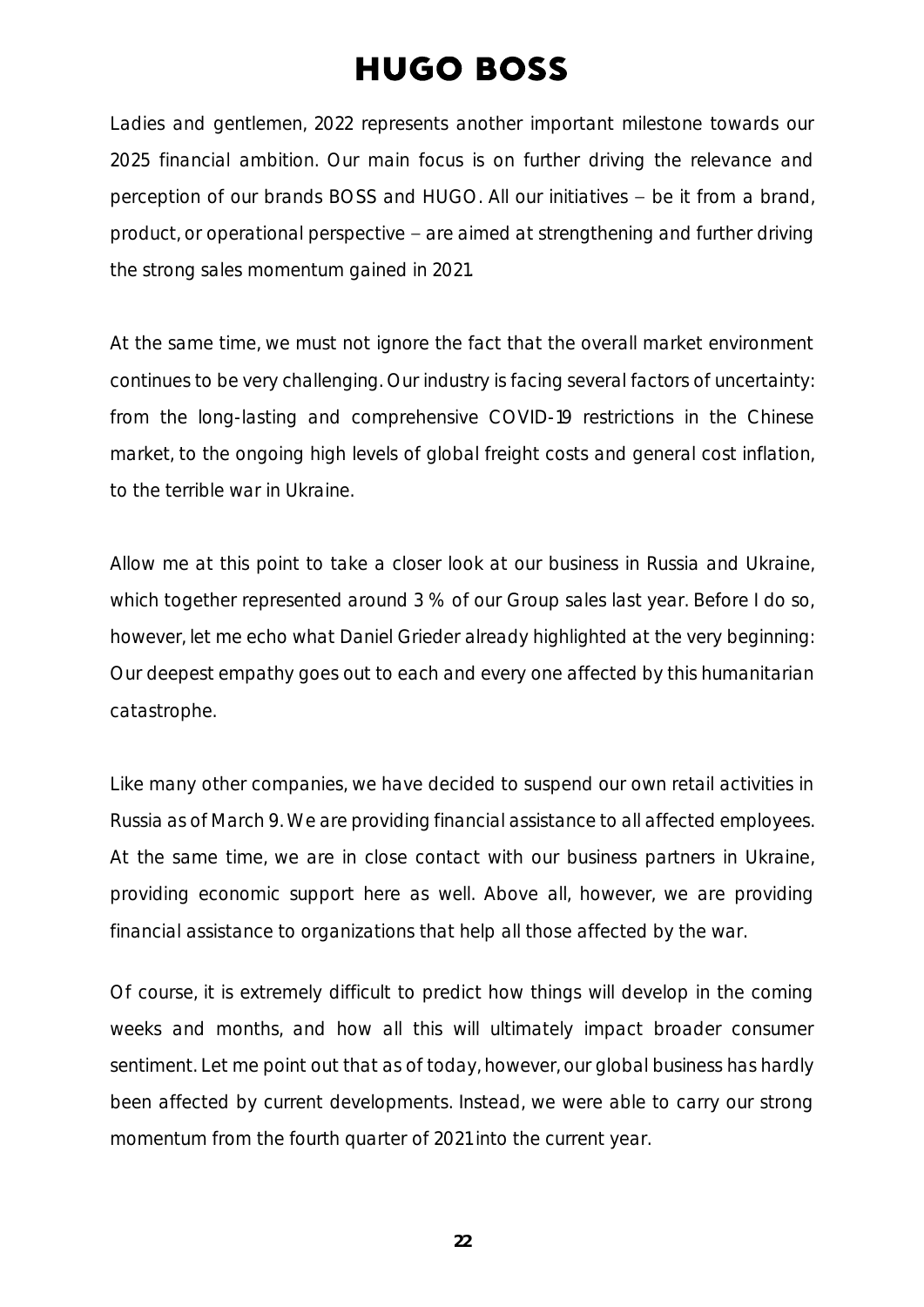Earlier this month, we published our first quarter results and we look back on a highly successful start to fiscal year 2022. Following a steady acceleration in revenue growth last year, I am particularly pleased that this trend has also continued in the first quarter. Year-on-year, Group sales even increased by 52% to EUR 772 million, marking the strongest first quarter sales in the history of HUGO BOSS. Compared to pre-pandemic levels, sales were up by a strong 17%.

Our "CLAIM 5" strategy is beginning to take effect - something that is also reflected in EBIT, which increased to EUR 40 million in the first three months. This is all the more noteworthy, considering that we invested heavily in our business in the first quarter. In line with "CLAIM 5", we doubled our marketing investments, mainly reflecting our comprehensive campaigns for BOSS and HUGO.

Following our successful start to 2022, we also confirmed our top- and bottom-line outlook for the current fiscal year at the beginning of the month. We expect sales in full year 2022 to increase by between 10% and 15% to a new record level of between EUR 3.1 billion and EUR 3.2 billion with all brands, all channels, and key regions set to contribute.

Our confidence is underpinned by the persisting strong brand momentum generated by BOSS and HUGO in the wake of the successful branding refresh. In addition, our strong order book for the upcoming Fall/Winter 2022 season will provide additional tailwinds for the second half of the year.

Based on the anticipated strong sales growth, we also continue to forecast robust improvements in the operating result for the current fiscal year. We thus want to increase EBIT within a range of 10% to 25% to an amount of between EUR 250 million and EUR 285 million. This holds true despite significantly higher investments in our products, brands, and digital expertise, which are a firm element